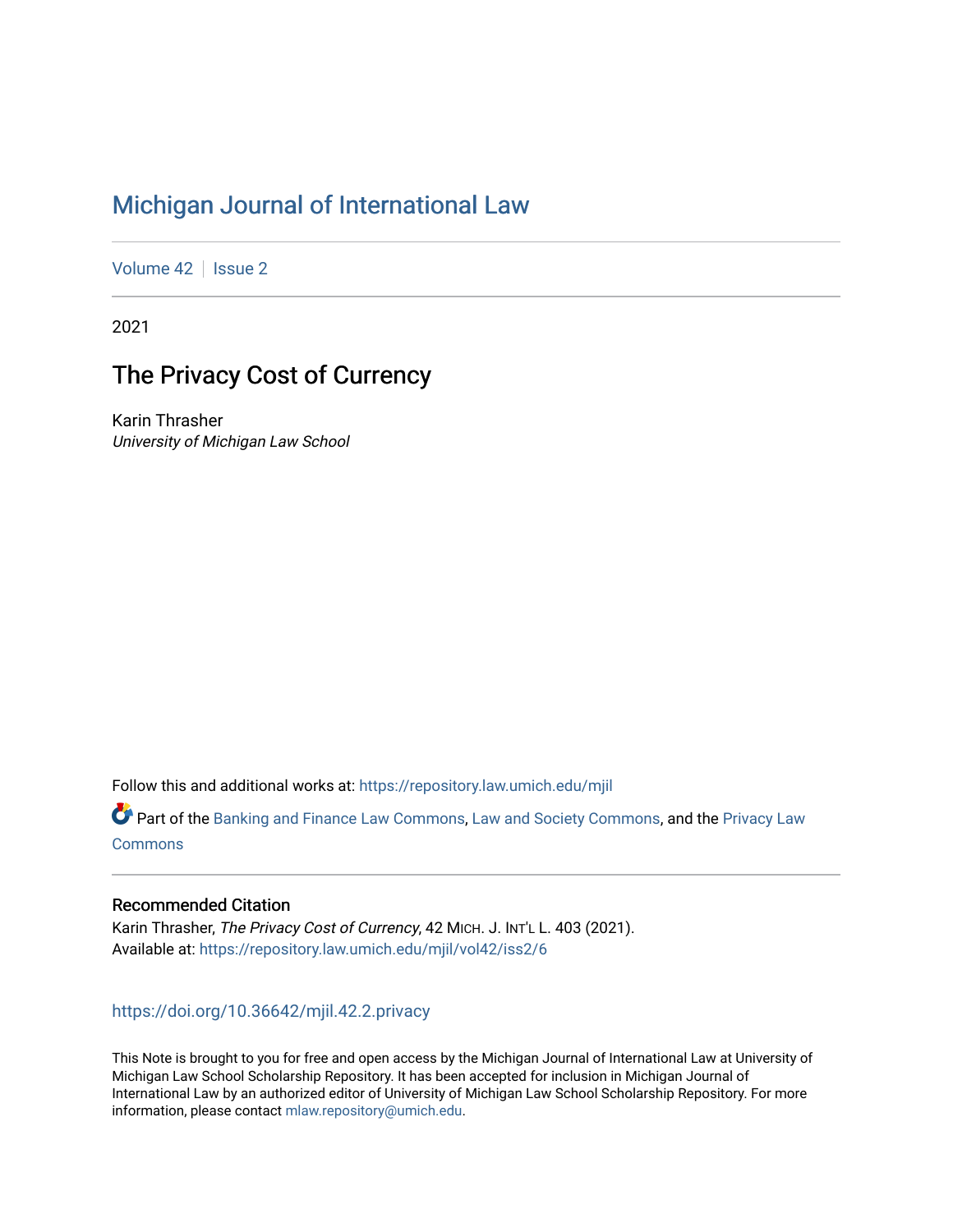# **THE PRIVACY COST OF CURRENCY**

#### *Karin Thrasher\**

#### I. INTRODUCTION

Most central banks issue two types of money: banknotes and reserve deposits.<sup>1</sup> Banknotes, or cash, can be used continuously by any person for nearly every transaction, and provide anonymity for the parties. Meanwhile, reserve deposits are largely restricted to a limited number of entities and banks. These reserve deposits are used for large-value-settlement.<sup>2</sup> However, as digitization increases, the role and form of money is changing.<sup>3</sup> In response to pressure produced by the increase in new forms of money and the potential for a cashless society, states are exploring potential substitutes to cash. Governments have begun to investigate the intersection of digitization and fiat currency: Central Bank Digital Currencies ("CBDC").<sup>4</sup>

Before discussing CBDCs, it is vital to recognize the role cash plays in the modern financial system. The greatest attribute of cash is that it carries only the information of value, protecting purchaser privacy. $5$  Cash is the only established payment system that scored "full anonymity" in the International Monetary Fund's ("IMF") survey on CBDC; cash protects privacy because no account is required, and there is no record of transactions.<sup>8</sup> Even central banks, the issuer of legal tender fiat currency, cannot know who pos-

J.D. Candidate, University of Michigan Law School (2021); B.A., University of California, Los Angeles (2018). My sincere thanks to Professor Veronica Santarosa for helping me conceptualize this paper in 2019. I also thank Professor Adrienne Harris, Christie Baer, and Emma Macfarlane at the Center on Finance, Law, and Policy, for the introduction to, and insights on, this topic. Finally, I am grateful for the stellar editing and support of the editorial staff at *MJIL*—of whom I would especially like to thank Alessandro Storchi for his invaluable edits.

<sup>1.</sup> Noriyuki Yanagawa & Hiromi Yamaoka, *Digital Innovation, Data Revolution, and Central Bank Digital Currency* 2 (Bank of Japan Working Paper Series No. 19-E-2, 2019).

<sup>2.</sup> *See id.*

<sup>3.</sup> Christine Lagarde, IMF Managing Dir., Address at the Singapore Fintech Festival: Winds of Change: The Case for a New Digital Currency 2 (Nov. 14, 2018), https: //www.imf.org/~/media/Files/News/Speech/111418-md-sg-fintech-speech.ashx?la=en.

See id. at 3 (explaining that "Various central banks around the world are seriously considering these ideas, including Canada, China, Sweden, and Uruguay. They are embracing change and new thinking—as indeed is the IMF.").

<sup>5.</sup> *See* G45, WORLD CASH REPORT 4 (2018).

<sup>6.</sup> *See* TOMMASO MANCINI-GRIFFOLI, MARIA SOLEDAD MARTINEZ PERIA, ITAI AGUR, ANIL ARI, JOHN KIFF, ADINA POPESCU, & CELINE ROCHON, IMF STAFF DISCUSSION NOTE: CASTING LIGHT ON CENTRAL BANK DIGITAL CURRENCY 39 (Nov. 2018).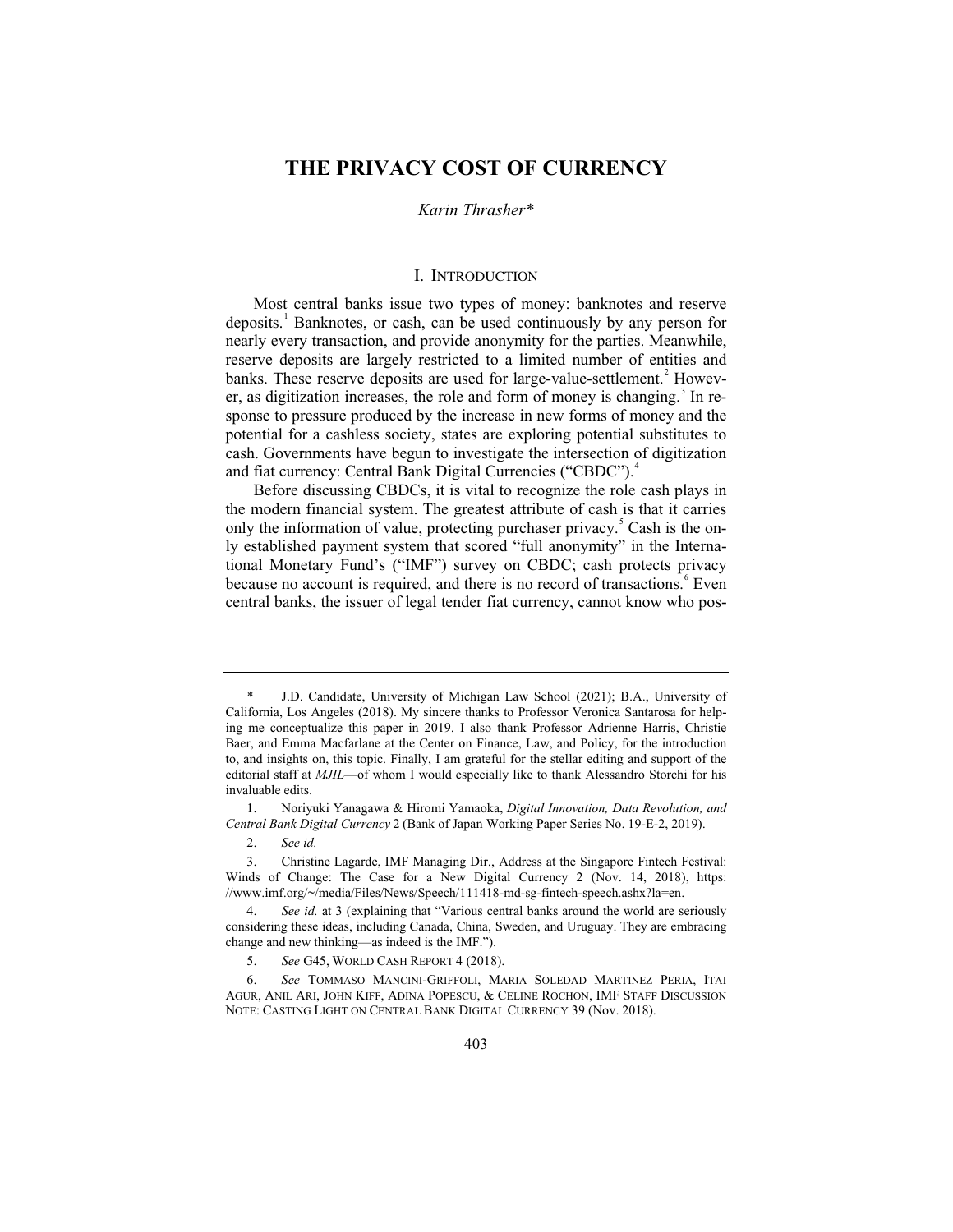sesses cash.<sup>7</sup> Cash continues to be the favored payment instrument for individuals who seek anonymity in their transactions,<sup>8</sup> and remains the most widely used payment instrument.<sup>9</sup> However, the availability of alternate payment structures is growing; in particular, the rate at which electronic payment transactions volumes are increasing is outpacing the rate at which cash is used.<sup>10</sup> In sum, this results in cash holding a progressively smaller share of the payments market. $11$ 

Cash, while praised for its clear compliance with international privacy standards, is not without pitfalls. In the financial system, cash is scrutinized for its role in money laundering and terrorist financing; the international requirements for compliance in these areas are continuously evolving.<sup>12</sup> Cash allows for transactions with complete anonymity.<sup>13</sup> Complete anonymity, however, comes with trade-offs. $14^{\circ}$  Cash is a successful medium for illegal activity, such as money laundering, terrorist financing, and tax evasion.<sup>15</sup> Importantly, the elimination of cash would increase the cost of these illicit activities.<sup>1</sup>

While the desire to limit money laundering and terrorist financing through reducing the availability of cash is widely recognized as valid, states "do not owe any customary international law obligations with respect

- 9. *See* G45, *supra* note 5, at 4.
- 10. *See id.* at 15.
- 11. *See generally id.* at 15.

 12. Mercy W. Buku & Michael W. Meredith, *Safaricom and M-PESA in Kenya: Financial Inclusion and Financial Integrity*, 8 WASH. J. L. TECH. & ARTS 375, 394 (2013).

 13. Société Universitaire Européenne de Recherches Financières ["SUREF"], *Do We Need Central Bank Digital Currency? Economics, Technology, and Institutions*, 2018/2 SUERF Conf. Proceedings 28 (2018).

 14. Some authors have suggested that a coordinated international regulation of money forms that provide anonymity, such as cryptocurrencies, could assist in reducing the evasion of sanctions, terrorist financing, and tax evasion. These proposals, however, sacrifice the international right to privacy in the process, showcasing the inherent tension between privacy and illegal activity. *See, e.g.*, Emma Macfarlane, Note, *Strengthening Sanctions: Solutions to Curtail the Evasion of International Economic Sanctions Through the Use of Cryptocurrency,*  42 MICH. J. INT'L L. 199 (2020).

 <sup>7.</sup> *See* David Winning & James Glynn, *The World's Cash is Disappearing. Bankers Aren't Sure Where It Went*, WALL ST. J. (Dec. 12, 2019, 4:01 PM) https://www.wsj.com /articles/the-worlds-cash-is-disappearing-bankers-arent-sure-where-it-went-11576184491.

 <sup>8.</sup> *See* ECB Crypto-Assets Task Force, *Crypto-Assets: Implications for Financial Stability, Monetary Policy, and Payments and Market Infrastructures* (Occasional Paper Series, No. 223/ May 2019).

 <sup>15.</sup> *See* SUREF, *supra* note 13, at 28.

 <sup>16.</sup> *See generally* Emanuele Borgonovo, Stefano Caselli, Alessandra Cillo, Donato Masciandaro & Giovanni Rabitti, *Cryptocurrencies, Central Bank Digital Cash, Traditional Money: Does Privacy Matter?* 7 (Ctr. for Applied Rsc.h on Int'l Markets, Banking, Fin., and Regul. Working Paper No. 95, 2018) (noting that "[a]mong the individuals that like the anonymity property are people who appreciate this property for illegal reasons, as an anonymous currency can be an effective device for money laundering.").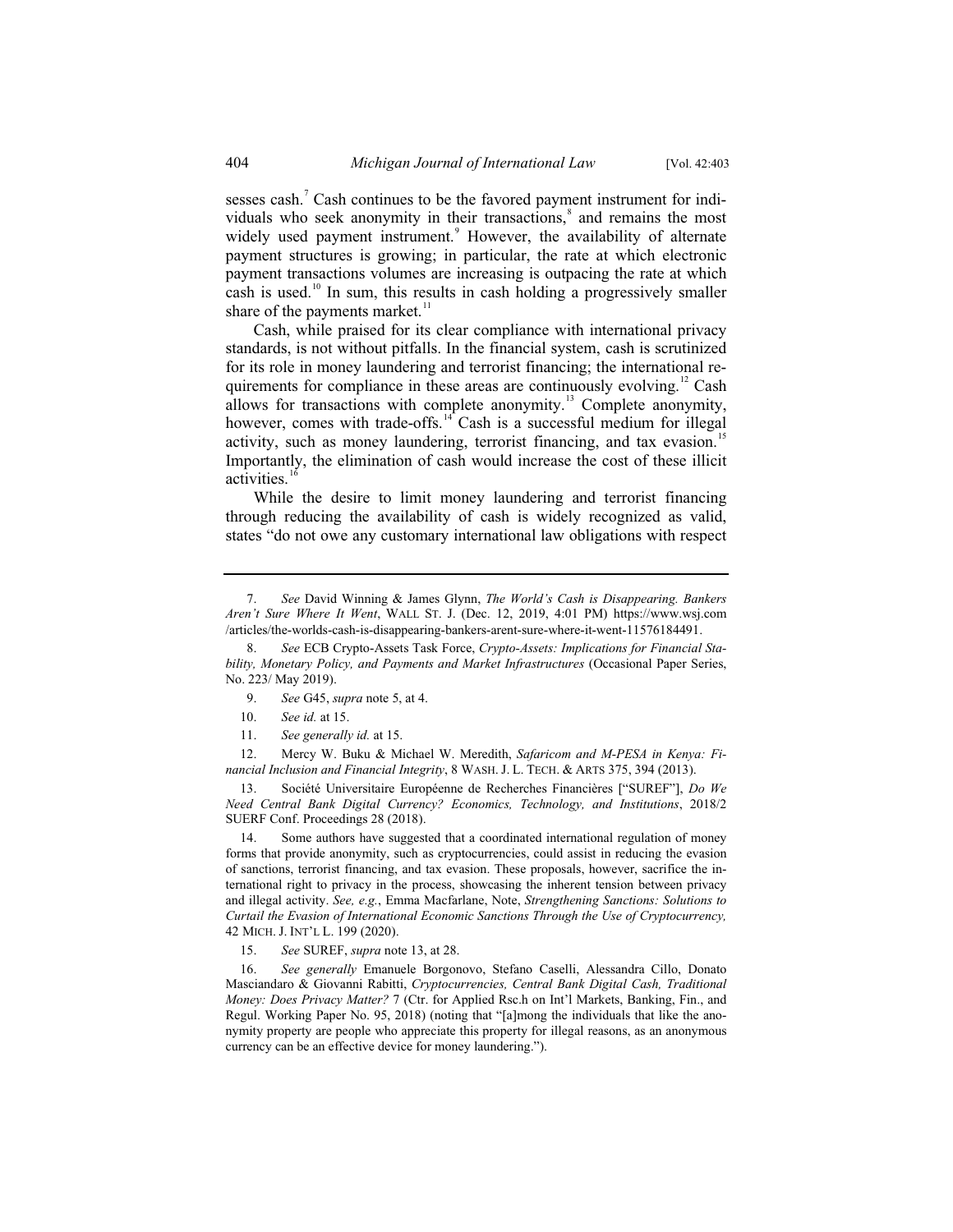to the protection of other countries' monetary systems" aside from the duty to prevent counterfeiting.<sup>17</sup> This balancing between domestic legislation to limit the channels available for illicit activities and the international requirement to protect the fundamental right to privacy creates a fundamental tension.

Jurisdictions have begun researching and developing CBDCs to serve in lieu of cash.<sup>18</sup> Some central banks are analyzing the potential for a CBDC that could be made available to the public and serve as a substitute for cash by providing an alternate, safe, and robust payment instrument.<sup>19</sup> The acknowledgement by international bodies that a world without cash is imaginable has encouraged the development of CBDCs.<sup>20</sup> However, eliminating cash would undermine privacy of individuals.<sup>21</sup> The creation of a CBDC in response to the potential cashless society raises the question whether the anonymity previously provided by cash must be safeguarded by the state.

This note will conclude that a central bank in a cashless society must opt for the token-based form of CBDC, which provides the most privacy to individuals. States that choose an account-based CBDC will be in violation of fundamental international privacy principles. Part I of the note will provide an overview of Central Bank Digital Currencies, drawing the crucial distinction between account-based and token-based currencies. Part II will establish that the broad right to privacy in the digital age is inclusive of personal financial data and elaborate on the right to privacy specifically involved by financial transactions, describing the derivation of the lawful and arbitrary standards from article 17 of the International Covenant on Civil and Political Rights ("ICCPR"). Part III will conclude that while the lawful standard of article 17 is not dispositive of account-based CBDCs, the relevant factors lean in favor of token-based CBDCs. The favor of token-based CBDCs will be solidified in Part IV, where account-based CBDCs will be shown to be arbitrary, in violation of article 17. Finally, Parts V and VI will provide policy implications and concluding thoughts.

<sup>17.</sup> Charles Proctor, *Cryptocurrencies in International and Public Law Conceptions of Money*, *in* CRYPTOCURRENCIES IN PUBLIC AND PRIVATE LAW 33, 40 (David Fox & Sarah Green eds., 2019).

<sup>18.</sup> *See* SVERIGES RIKSBANK, THE RIKSBANK'S E-KRONA PROJECT REP. 1 at 4 (2017) (explaining that Sweden has begun to see a decline in the use of cash, but that those developments are unique from an international perspective).

<sup>19.</sup> *See* BANK FOR INT'L SETTLEMENTS, COMM. ON PAYMENTS & MKT. INFRASTRUCTURES ["CMPI"], CENTRAL BANK DIGITAL CURRENCIES 7 (2018) https: //www.bis.org/cpmi/publ/d174.pdf.

<sup>20.</sup> *See* Yanagawa & Yamaoka, *supra* note 1 at 5; *see also* Raphael Auer & Rainer Böehme, *The Technology of Retail Central Bank Currency*, BIS Q. REV., Mar. 2020, at 85, 86–87.

<sup>21.</sup> *See* MANCINI-GRIFFOLI ET AL., *supra* note 6, at 20.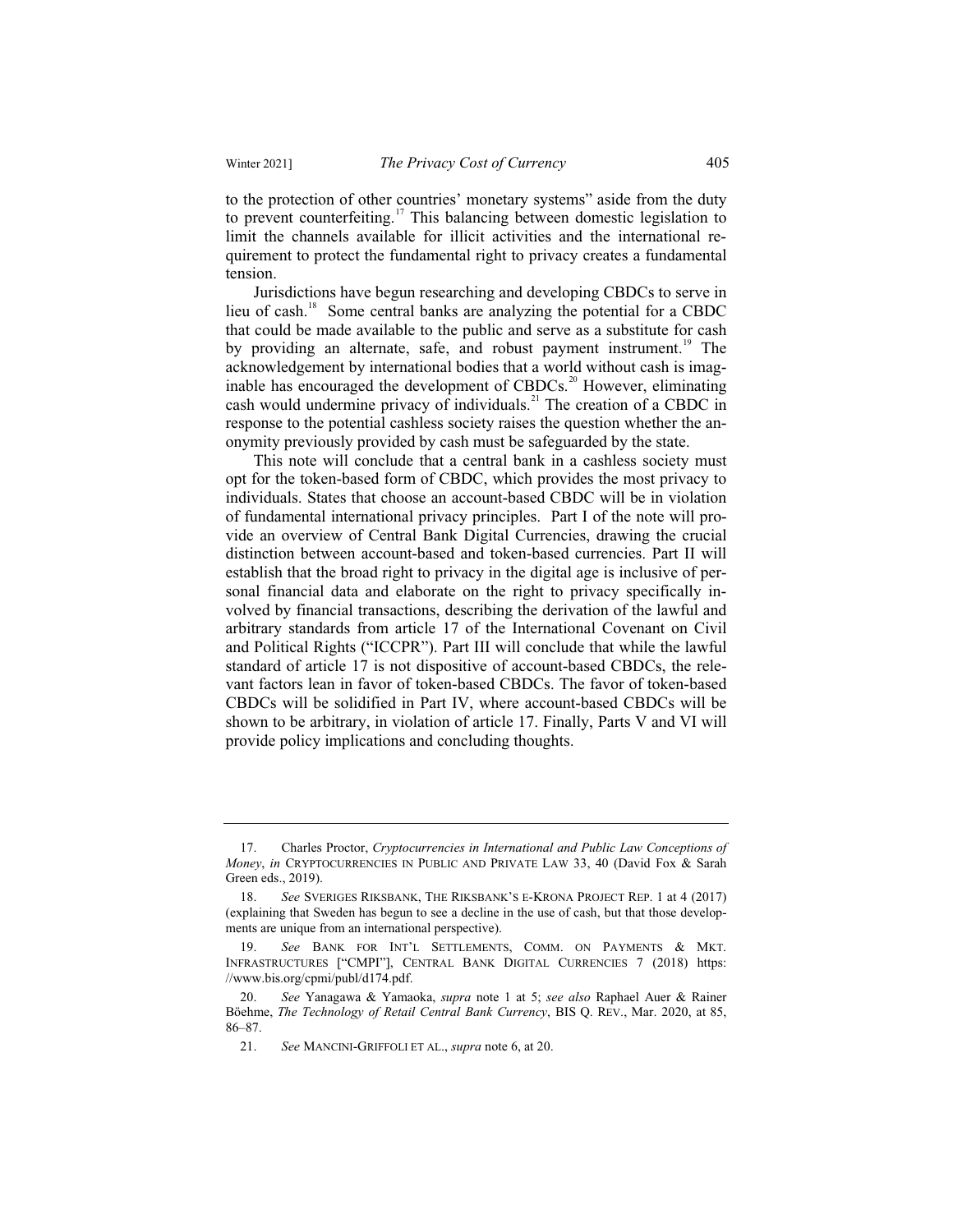#### II. THE STRUCTURE OF CENTRAL BANK DIGITAL CURRENCIES

A CBDC does not yet have a precise definition because of the wide variation in form that the instrument can take. Despite the lack of a specific definition, a CBDC has been proposed by several sources as a "widely accessible digital form of fiat money that could be legal tender."<sup>22</sup> There are four key factors in distinguishing a CBDC: issuer, accessibility, form, and technology used.<sup>2</sup>

First, as the name suggests, a CBDC is issued by the central bank.<sup>24</sup> Second, CBDCs can be either widely accessible to individuals similar to cash or bank deposits, and thus meant for general purpose, or can be restricted to a limited number of financial institutions and banks, and thus meant for wholesale purposes only.<sup>25</sup> A general purpose CBDC is designed to be widely accessible to households and businesses without the involvement of a bank intermediary.<sup>26</sup> This note will focus only on general-purpose forms of CBDCs. The wholesale form of a CBDC is more akin in function to central bank reserves and is outside the scope of this note. Third, the currency takes a digital form, as opposed to a physical currency such as  $cash.^{27}$ The fourth factor, the technology employed, is the main point of divergence between the different types of CBDC.<sup>28</sup> There are two basic potential systems: a token-based currency, or an account-based currency.

A token-based currency is characterized by a few key distinctions that allow for the provision of anonymity.<sup>29</sup> First, a token-based currency would likely utilize a cryptographic scheme that does not require user identification.<sup>30</sup> Second, the token-based currency would likely use some form of dis-

<sup>22.</sup> *See id.* at 4.

<sup>23.</sup> *See* Christian Barontini & Henry Holden, *Proceeding with Caution—A Survey on Central Bank Digital Currency* 1 (Bank for Int'l Settlements, BIS Papers No. 101, 2019).

<sup>24.</sup> *See* WORLD BANK, DISTRIBUTED LEDGER TECHNOLOGY (DLT) AND BLOCKCHAIN FINTECH NOTE NO. 1 4 (2017).

<sup>25.</sup> *See* MANCINI-GRIFFOLI ET AL., *supra* note 6, at 7.

<sup>26.</sup> *See* Lael Brainard, Bd. of Governors of the Fed. Rsrv. Sys., Remarks on the Monetary Policy, Technology, and Globalization Panel at Monetary Policy: The Challenges Ahead, an ECB Colloquium (Dec. 18, 2019).

<sup>27.</sup> *See* Hossein Nabilou, *Central Bank Digital Currencies: Preliminary Legal Observations*, J. BANKING REGUL. (forthcoming), https://papers.ssrn.com/sol3/papers.cfm?abstract\_ id=3329993.

<sup>28.</sup> *See* Tammaro Terracciano & Luciano Somoza, *Central Bank Digital Currency: The Devil is in the Details,* LSE BUS. REV. (May 26, 2020), https://blogs.lse.ac.uk/businessreview /2020/05/26/central-bank-digital-currency-the-devil-is-in-the-details/ (arguing the two key distinctions in types of Central Bank Digital Currencies ("CBDC") are token-based and account-based technologies, and single-tier and two-tier distribution systems).

<sup>29.</sup> *See id.* (noting that in a token-based CBDC, it is technologically possible to implement a system of anonymous offline transactions).

<sup>30.</sup> *See* Nabilou, *supra* note 27, at 17 (citing Yves Mersch, Member Executive Board of the ECB, Digital Base Money: An Assessment from the ECB's Perspective*,* Speech at the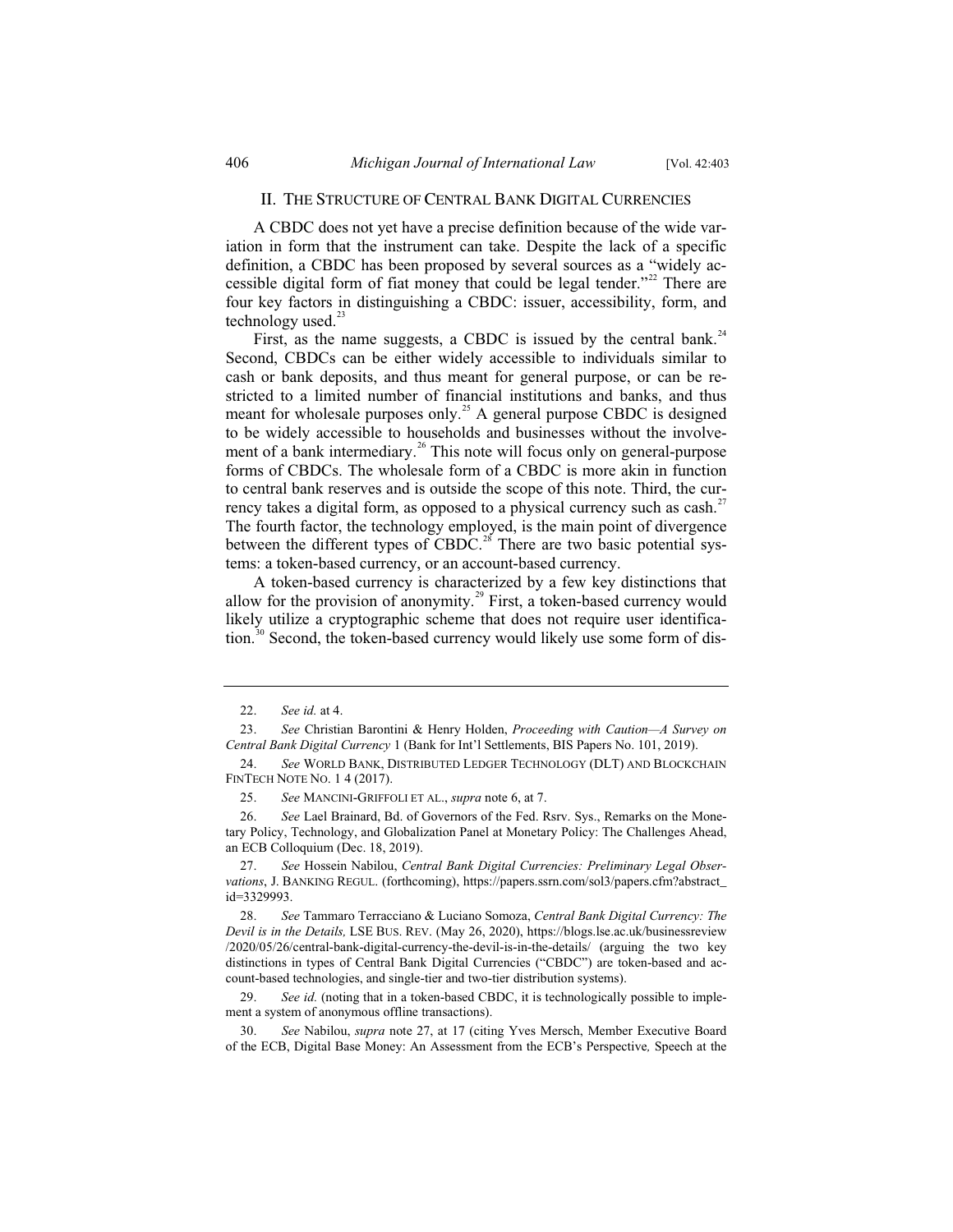tributed ledger technology ("DLT").<sup>31</sup> DLT's important contribution in the formation of currency is the provision of a system that allows for trust among anonymous participants without any need for trust across institutions.

An account-based CBDC requires a central party—the central bank.<sup>33</sup> The account-based system involves a transfer of a claim on an account.<sup>34</sup> In this system, the user would request a transfer of funds between accounts held at the central bank. The central bank would then ensure settlement, but only after verification of authority to use the account, and authenticity of the recipient's account.<sup>35</sup> Thus, the account-based system requires a much larger exchange of information than a token-based system.

The level of anonymity associated with each of these technologies is a key concern for designers of CBDC.<sup>36</sup> Further, the appropriate degree of privacy is a challenge in a digital environment and demands careful consideration of public policy design choices.<sup>37</sup>

Throughout the discussion of applicability of international privacy law, it is precarious to equate CBDCs to other forms of virtual currencies because CBDCs face the unique threat of mass centralization and data collection.<sup>38</sup> The CBDC's issuer is the most impactful factor on privacy implications when compared to other virtual currencies. While CBDCs are issued and governed by the country's central bank, other virtual currencies are governed by disparate online communities.<sup>39</sup> Because CBDCs are issued by central banks and require reliance on the central bank for full functionality, large amounts of sensitive information will accumulate.<sup>40</sup> In particular, in an account-based CBDC system, all transactions of citizens will be visible to

- 33. CPMI, *supra* note 19, at 4
- 34. *See* MANCINI-GRIFFOLI ET AL., *supra* note 6, at 8.
- 35. *See* WORLD BANK, *supra* note 24, at 7.

36. *See* Chen Ye & Kevin C. Desouza, *The Current Landscape of Central Bank Digital Currencies*, BROOKINGS (Dec. 13, 2019), https://www.brookings.edu/blog/techtank/2019/12 /13/the-current-landscape-of-central-bank-digital-currencies/.

37. CPMI, *supra* note 19, at 10.

38. *See* Tom Wilson, *Explainer: Central Bank Digital Currencies—Moving Towards Reality?*, REUTERS (Jan. 23, 2020), https://www.reuters.com/article/us-cenbank-digitalcurrencies-explainer/explainer-central-bank-digital-currencies-moving-towards-realityidUSKBN1ZM2JH (explaining that CBDCs are fundamentally different than cryptocurrencies

because of their status as legal tender); *see also* Linda M. Schilling, École Polytechnique CREST, Speech prepared for Reinventing Bretton Woods Committee: Risks Involved with CBDCs: On Cash, Privacy, and Information Centralization*,* (Oct. 29–30, 2019).

Farewell Ceremony for Pentti Hakkarainen (Jan. 16, 2017)); Auer & Böehme, *supra* note 20 at 86–87.

<sup>31.</sup> SANTIAGO FERNÁNDEZ DE LIS & JAVIER SEBASTIÁN, CENTRAL BANK DIGITAL CURRENCIES AND DISTRIBUTED LEDGER TECHNOLOGIES 1 (2019).

<sup>32.</sup> *See* WORLD BANK, *supra* note 24, at 2.

<sup>39.</sup> *See* Wilson, *supra* note 38.

<sup>40</sup>*. See* Schilling, *supra* note 38, at 3.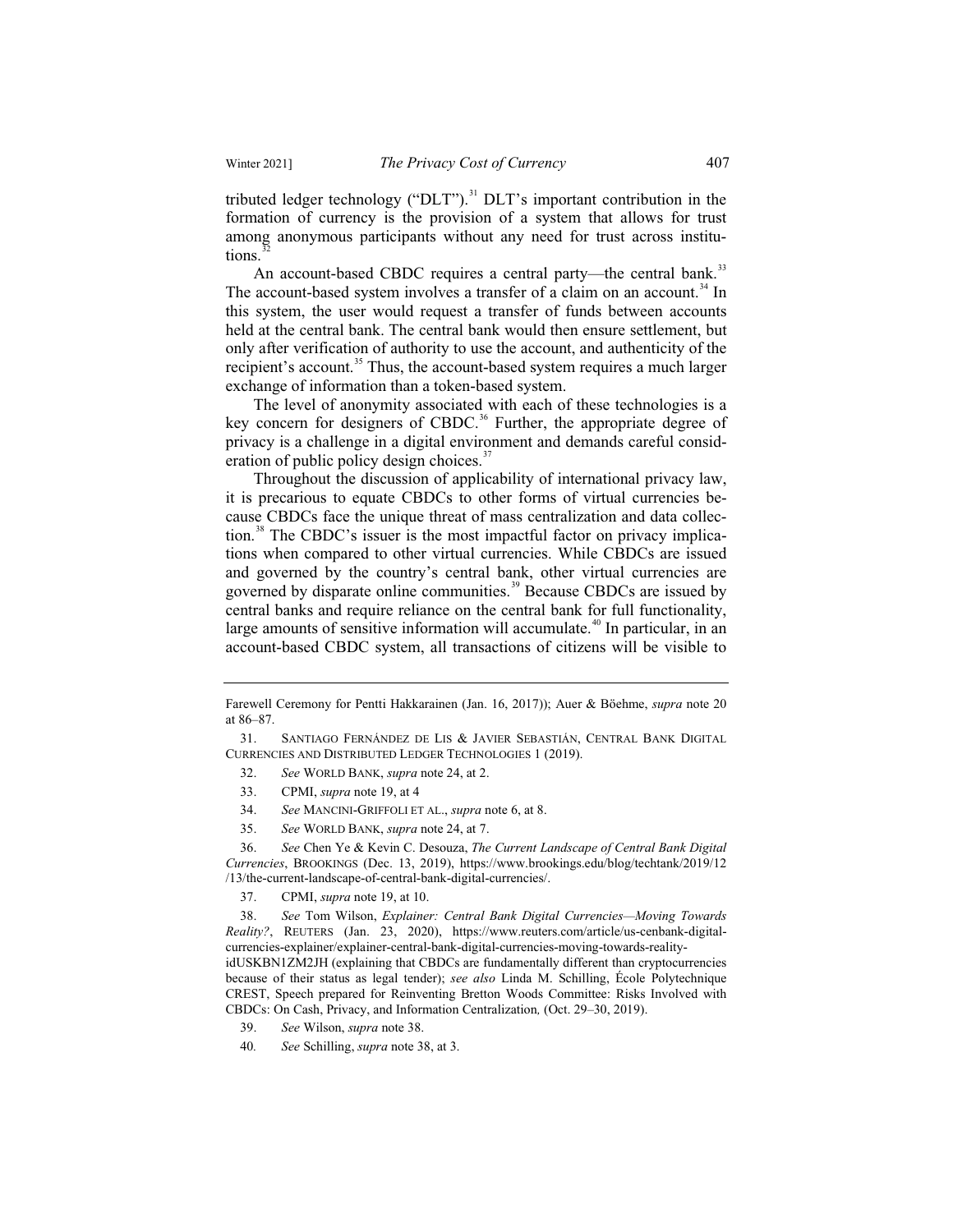the central bank. This system creates a greater central accumulation of sensitive information than in the current system of segmented multiple private banks collecting information on customers.<sup>41</sup>

While no state is yet to proffer a permanent CBDC, the idea is at the forefront of state-based innovation across jurisdictions and multilateral institutions. A majority of central banks have begun researching CBDCs.<sup>42</sup> Several central banks have begun studying the concept, and a few states have undertaken pilot programs to more fully explore the idea.<sup>43</sup> Overall, roughly seventy percent of respondents to the 2018 Bank for International Settlements survey reported that they were engaged in CBDC work.<sup>44</sup>

The reasons driving the development and research of CBDCs vary based on the status of the state. Developed states are investigating CBDCs to increase payment safety and efficiency, whereas emerging market economies are creating CBDCs to facilitate financial inclusion.<sup>45</sup> Crucially for the analysis of a CBDC under the international privacy framework, some advanced economies are motivated by the prospect of a cashless state which may allow for increased public utility.<sup>46</sup> Further, central banks are anticipated to be encouraged by currency forms that support "monetary policy, financial stability, and integrity."<sup>47</sup>

#### III. THE BROAD RIGHT TO PRIVACY IN THE DIGITAL AGE

#### A*. International Privacy Framework*

The rise of CBDCs, and variance in technology used to create the currency, raises the question of which form, if any, may best comply with International Privacy Law standards. For example, Sweden has researched both an account-based and a token-based e-krona and is proceeding in contracting a consulting company, Accenture, to develop the currency plan further.<sup>48</sup> The Tunisia initiative, promoted directly by the government, issued

<sup>41.</sup> *Id.* at 4.

<sup>42.</sup> *See* Barontini & Holden, *supra* note 23, at 11.

<sup>43.</sup> *See* MANCINI-GRIFFOLI ET AL., *supra* note 6, at 27; *see also* Yanagawa & Yamaoka, *supra* note 1, at 9.

<sup>44.</sup> *See* Barontini & Holden, *supra* note 23, at 7.

<sup>45.</sup> *See id.* at 9.

<sup>46.</sup> *See* Emanuele Borgonovo, Stefano Caselli, Alessandra Cillo, & Donato Masciandaro, *Beyond Bitcoin and Cash: Do We Like a Central Bank Digital Currency? A Financial and Political Economics Approach* 2 (Ctr. for Applied Rsch. on Int'l Markets, Banking, Fin., & Regul., Working Paper No. 65, 2017) (explaining that public utility of cash is disputed, as cash has two important drawbacks: contribution to the illegal economy, and hampering monetary policy).

<sup>47.</sup> *See* MANCINI-GRIFFOLI ET AL., *supra* note 6, at 4.

<sup>48.</sup> *See generally* Sayuri Shirai, *Central Bank Digital Currency: Concepts and Trends*, VOX CEPR POL'Y PORTAL (Mar. 6, 2019), https://voxeu.org/article/central-bank-digital-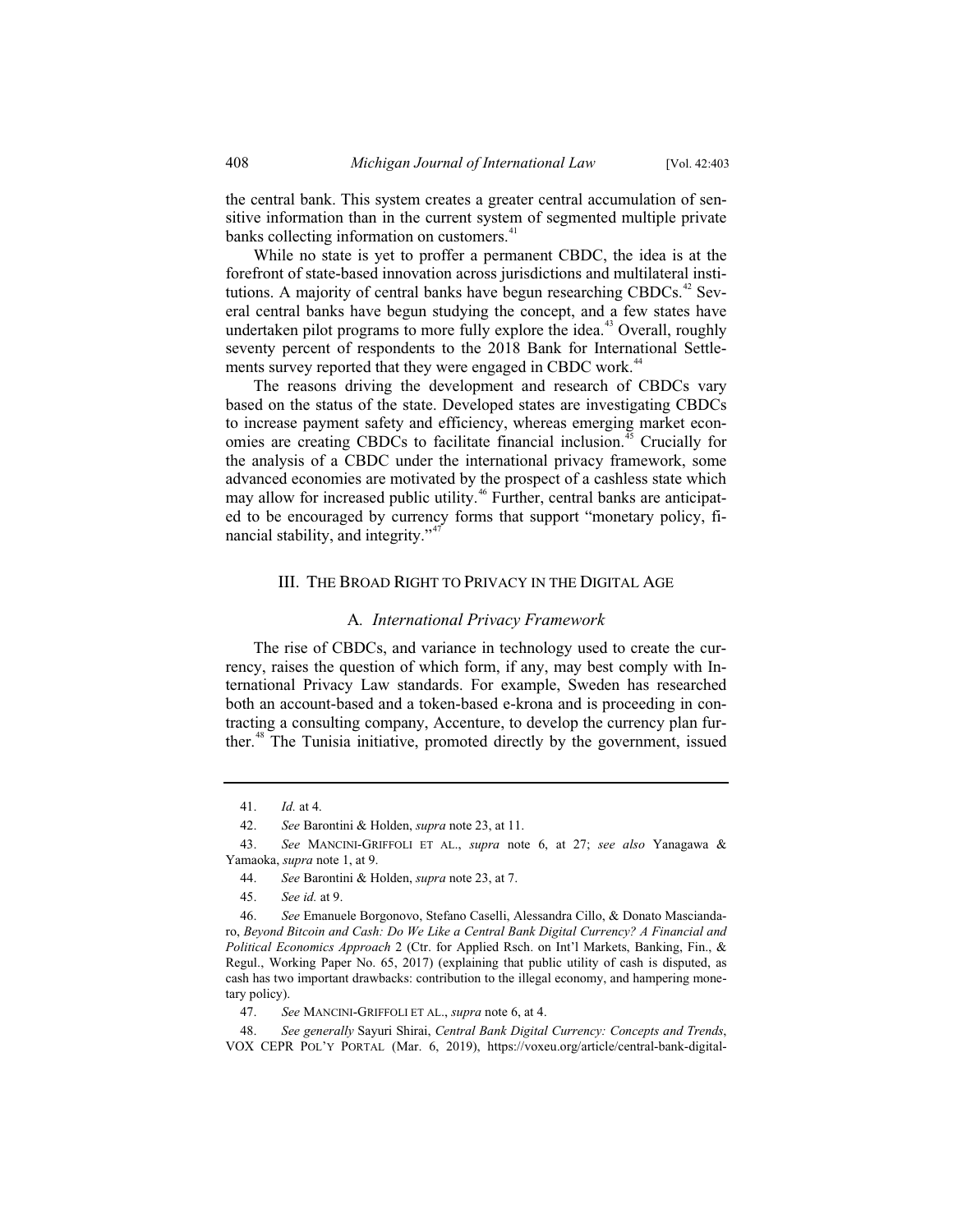retail tokens based on a distributed ledger.<sup>49</sup> These examples are not exhaustive: Uruguay and the People's Republic of China have also piloted their own unique forms of CBDCs.<sup>50</sup>

The global development of CBDCs raises many legal concerns; one of the most predominant questions is the appropriate degree of privacy that should be afforded to users of the currency.<sup>51</sup> International privacy law presents a set of concise, binding standards that states must take into consideration when determining what framework should regulate the issuance of a CBDC. Privacy is a fundamental human right recognized throughout international bodies and treaties.<sup>52</sup> The first modern recognition of the importance of privacy at the international level came with the 1948 Universal Declaration of Human Rights ("UDHR"). Article 12 of the UDHR states that "No one shall be subjected to arbitrary interference with his privacy, family, home or correspondence, nor to attacks upon his honour and reputation. Everyone has the right to the protection of the law against such interference or attacks."<sup>53</sup> This first pronouncement on the right to privacy showcases that the existence of the right to privacy has been considered necesnecessary and uncontested from the drafting of the UDHR.<sup>54</sup>

The right to privacy became legally binding on states that ratified the International Covenant on Civil and Political Rights ("ICCPR"). Article 17

50. *See* Alun John, *Explainer: How Does China's Digital Yuan Work?,* REUTERS (Oct. 19, 2020), https://www.reuters.com/article/us-china-currency-digital-explainer/explainer-howdoes-chinas-digital-yuan-work-idUSKBN27411T; *see also* Marie Huillet, *People's Bank of China Progressing Smoothly with Digital Yuan,* COINTELEGRAPH (Jan. 6, 2020), https: //cointelegraph.com/news/peoples-bank-of-china-progressing-smoothly-with-digital-yuan. *See generally* Gerardo Licandro, Uruguayan e-Peso on the Context of Financial Inclusion (Nov. 16, 2018), https://www.bis.org/events/eopix\_1810/licandro\_pres.pdf.

51. *See* CPMI, *supra* note 19, at 9–10.

52. *Compare* International Covenant on Civil and Political Rights art. 17, Dec. 16, 1966, 999 U.N.T.S. 171 [hereinafter "ICCPR"], *with* G.A. Res. 217(III)A, Universal Declaration of Human Rights (Dec. 10, 1948) [hereinafter "UDHR"]. *See generally* PROMOTIONAL PRODUCTS ASS'N INT'L, THE GENERAL DATA PROTECTION REGULATION (2018), https: //www.ppai.org/media/2941/gdpr.pdf.

53. *See* UDHR, *supra* note 52, art. 12.

54. *The Right to Privacy and Family Life*, ICE. HUM. RTS. CTR., http://www.human rights.is/en/human-rights-education-project/human-rights-concepts-ideas-and-fora

/substantive-human-rights/the-right-to-privacy-and-family-life (last visited Apr. 5, 2020). There was no discussion debating whether or not to include the right to privacy. This indicates a guarantee that privacy would be included in some form. *See* U.N. Secretary-General, *Annotations on the Text of the Draft International Covenant on Human Rights*, ¶ 99, U.N. Doc. A /2929 (July 1, 1955).

currency-concepts-and-trends (explaining that "The Riksbank has been actively considering the first two proposals under the 'e-krona' project. The first, 'account-based retail CBDC' proposal is the issuance of a digital currency to the general public in the form of directly providing an account at Riksbank. The second, [is the] 'value-based retail CBDC.'").

<sup>49.</sup> *See* Sayuri Shirai, *Money and Central Bank Digital Currency* (Asian Dev. Bank Inst. Working Paper No. 922, 2019), https://www.adb.org/sites/default/files/publication /485856/adbi-wp922.pdf.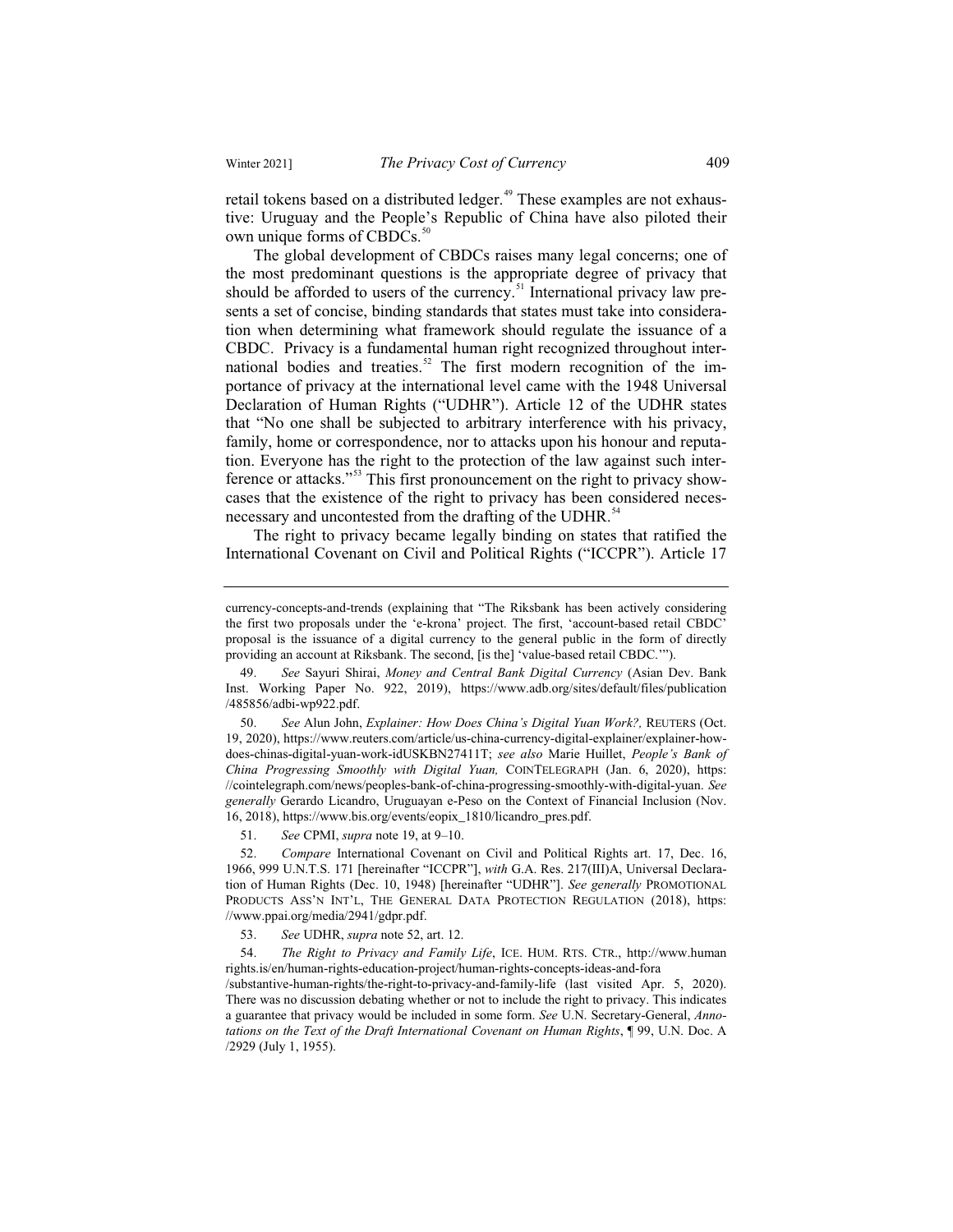of the ICCPR states that "no one shall be subjected to arbitrary or unlawful interference with his privacy, family, home or correspondence, nor to unlawful attacks on his honour and reputation. Everyone has the right to the protection of the law against such interference or attacks."<sup>55</sup> This binding provision is worded almost identically to the UDHR, with the sole difference between the two being that ICCPR article 17 prohibits not only "arbitrary" interferences with one's privacy, but also "unlawful" ones.<sup>56</sup>

#### B*. The Right to Privacy in the Digital Age*

The existence of an internationally recognized right to privacy, coupled with the broad interpretations promulgated in international courts, inherently acknowledges the existence of certain areas of an individual's life that should be outside the scope of the state. The Human Rights Committee and regional human rights bodies interpret the right to privacy broadly through jurisprudence, commentary, and emerging state practices. The Inter-American Court of Human Rights has held that the private sphere is "exempt from and immune to abusive or arbitrary interference or attacks" by both public and private actors.<sup>57</sup> Further, in *Murillo v. Costa Rica*, the court noted that the scope of protection of the right to privacy has been and should be interpreted in broad terms by the international human rights courts.<sup>58</sup> In *Rosendo Cantu v. Mexico*, the court has affirmatively described the right to privacy as a "wide-ranging term, which cannot be exhaustively defined."<sup>55</sup> The broad adaptions of the right to privacy, stemming from article 17 of the ICCPR, suggest that the right is framed to protect a range of actions that fall within the private sphere of an individual's life.

The right to privacy includes the right to one's person and identity.<sup>60</sup> The modern interpretation of identity includes the consideration of a person's digital identity.<sup>61</sup> International organizations have warned about the impact of experimental technology on the right to privacy. The Committee of Ministers of the Council of Europe holds that the privacy of individuals

<sup>55.</sup> ICCPR, *supra* note 52, art. 17.

<sup>56.</sup> *See generally* Oliver Diggelmann & Maria Nicole Cleis, *How the Right to Privacy Became a Human Right*, 14 HUM. RTS. L. REV. 441, 449 (July 7, 2014).

<sup>57.</sup> Murillo v. Costa Rica, Judgment, Inter-Am. Ct. H.R. (ser. C) No. 257, ¶ 142 (Nov. 28, 2012) (explaining that the private sphere encompasses a wide range of factors associated with individual dignity, including but not limited to the right to autonomy, development and the right to establish and develop relationships with others, and the way the individual views themselves).

<sup>58</sup>*. See id.* ¶ 142.

<sup>59.</sup> Rosendo Cantu v. Mexico, Judgment, Inter-Am. Ct. H.R. (ser. C) No. 216, ¶ 119 (Aug. 31, 2010).

<sup>60.</sup> *See The Right to Privacy and Family Life*, *supra* note 54.

<sup>61.</sup> *See* Org. Econ. Cooperation & Dev. ["OECD"], *At a Crossroads: "Personhood" and Digital Identity in the Information Society* 7 (OECD Directorate for Science, Technology and Industry STI Working Paper 2007/7, 2008).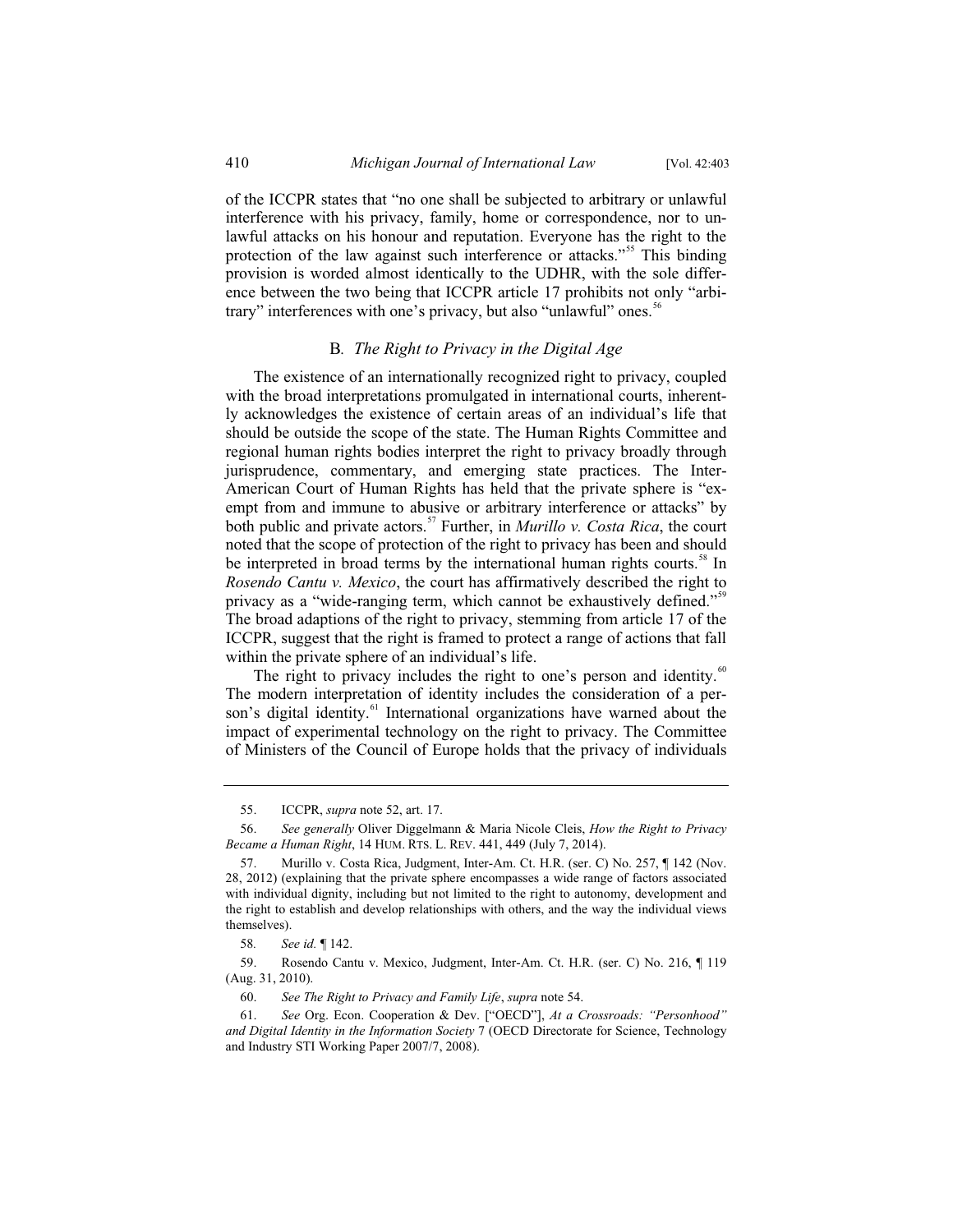should be guaranteed "in any research project requiring the use of personal data."<sup>62</sup> Our online interactions challenge the traditional notions of privacy; as interactions using technology increase, individuals are more vulnerable to breaches of privacy.<sup>63</sup> These considerations of personal digital identities and online data must be considered when determining whether an action infringes on the right to privacy.

The United Nations anticipated the inherent tension that could arise between the right to privacy and technological developments.<sup> $64$ </sup> Even in 1976, the Human Rights Commission suggested that developing international standards to protect the right to privacy was well within their competence, especially considering the impact of technological developments, such as recording.<sup>65</sup> This discussion highlights a consensus that technology should not be permitted to infringe on the areas of the private sphere that are exempt from interference by public and private actors.

Since the adoption of article 17 of the International Covenant on Civil and Political Rights, the United Nations has undertaken resolutions to further explain the right to privacy. In January 2014, the United Nations General Assembly adopted resolution 68/167.<sup>66</sup> This resolution both called on states to protect the right to privacy in the digital age and noted that international human rights law provides the structure to examine instruments' and actions' compliance with the right to privacy. $67$  The Special Rapporteur on the right to privacy found that while many jurisdictions committed themselves to protecting the right to privacy through the ICCPR, many of them simultaneously put the right at risk by employing new, but incompatible, technologies.<sup>68</sup> This acknowledgement of the riskiness of new technologies suggests that adoption of a CBDC could be considered an infringement if it sufficiently interferes with the right to privacy.

Instead of putting the right to privacy at risk, the OHCHR instructs that "privacy by design and default should be a central element for developing

<sup>62.</sup> Council of Eur., Comm. of Ministers, *On the Protection of Personal Data Used for Scientific Research and Statistics*, ¶ 2.1, App. to Recommendation R(83)10, (Sept. 25, 1983).

<sup>63.</sup> *See generally* DEP'T PRIME MINISTER & CABINET, AUSTL., CONNECTING WITH CONFIDENCE: OPTIMISING AUSTRALIA'S DIGITAL FUTURE 11 (2011), http://indianstrategic knowledgeonline.com/web/connecting\_with\_confidence\_public\_discussion\_paper.pdf.

<sup>64.</sup> *See* Comm'n Human Rights, Rep. on the Thirtieth Session, U.N. Doc. E/CN.4 /1116, at 10 (1976).

<sup>65.</sup> *See id.*

<sup>66.</sup> *See generally* G.A. Res. 68/167, The Right to Privacy in the Digital Age (Jan. 21, 2014).

<sup>67.</sup> *See* U.N. CONF. ON TRADE & DEV. ["UNCTAD"], DATA PROTECTION REGULATIONS AND INTERNATIONAL DATA FLOWS: IMPLICATIONS FOR TRADE AND DEVELOPMENT 24 (2016).

<sup>68.</sup> *See* Rep. of the Special Rapporteur on the Right to Privacy, *Right to Privacy,* ¶ 8, U.N. Doc. A/HRC/40/63 (2019).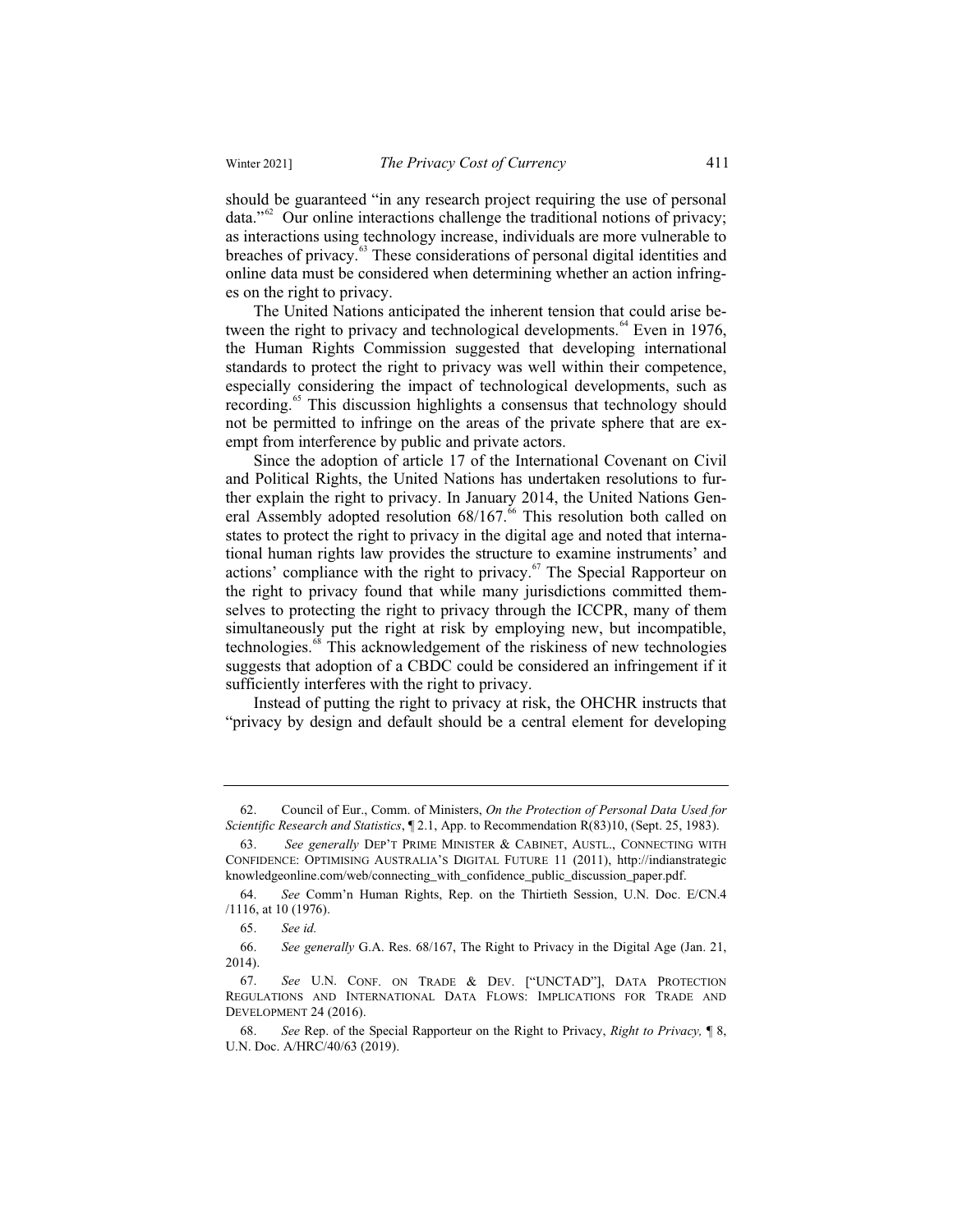new technologies."<sup>69</sup> Developers are instructed to identify privacy implications before and during the development process.<sup>70</sup> This instruction extends to the creators of CBDC, and charges them with the responsibility of considering the varying privacy risks between types. While the right to privacy is not absolute, any instance of infringement must be critically examined to determine the infringement's compliance with minimum impairment, legitimacy, and proportionality.<sup>71</sup>

Considering the guidance protecting the right to privacy in a digital age, the security and privacy of an individual's financial data should be heavily scrutinized due its sensitive, and potentially valuable, nature.<sup>72</sup> In analyzing the retention of personal data, the Court of Justice of the European Union in *Digital Rights Ireland Ltd. v. Minister of Communications* noted that the "protection of personal data [. . .] is especially important for the right to respect for private life."<sup>73</sup> The development of a CBDC would create an unprecedented aggregate of personal financial data, leading to increased vulnerability to cyber-attacks.<sup>74</sup> The aggregation and centralization of sensitive personal data should be monitored by the international privacy frameworks. Currently, privacy considerations such as the restrictions on the usage of personal financial data by third parties are applied to digital money accounts.<sup>75</sup> The introduction of CBDCs and supporting technology requires an analysis of the new technical architecture to ensure privacy of financial da $ta.$ <sup>76</sup>

#### C. *Testing Whether an Action Infringes on the Right to Privacy*

Only a few decades ago, treaties promulgating fundamental human rights, including the right to privacy, were not seen as an instrument in resolving data privacy issues.<sup>77</sup> This trend has shifted: The right to privacy is now the center of discussions surrounding data privacy. Today, article 17 of the ICCPR is commonly viewed as providing the basis for modern data pri-

 <sup>69.</sup> *See* INT'L NETWORK C.L. ORG., THE RIGHT TO PRIVACY IN THE DIGITAL AGE, HUMAN RIGHTS COUNCIL ADOPTED RESOLUTION 34/7 4 (2018).

 <sup>70.</sup> *See id.*

 <sup>71.</sup> *See* UNCTAD, *supra* note 67, at 24.

 <sup>72.</sup> *See* INT'L TELECOMM. UNION ["ITU"], REGULATORY CHALLENGES AND RISKS FOR CENTRAL BANK DIGITAL CURRENCY 13 (June 2019).

 <sup>73.</sup> *See* Joined Cases C-293/12, C-594/12, Digit. Rts. Ir. Ltd. v. Minister of Commc'ns, Marine, & Nat. Res. et al., ECLI:EU:C:2014:238, ¶ 53 (Apr. 8, 2014).

 <sup>74.</sup> *See* Schilling, *supra* note 38, at 4.

 <sup>75.</sup> *See* ITU, *supra* note 72, at 14.

 <sup>76.</sup> *See id.* (explaining the "broad social implications of digital technology necessitate that privacy issues, including the appropriate balance between anonymity and law enforcement, should be deliberated").

 <sup>77.</sup> *See* LEE A. BYGRAVE, DATA PRIVACY LAW: AN INTERNATIONAL PERSPECTIVE 82 (2014).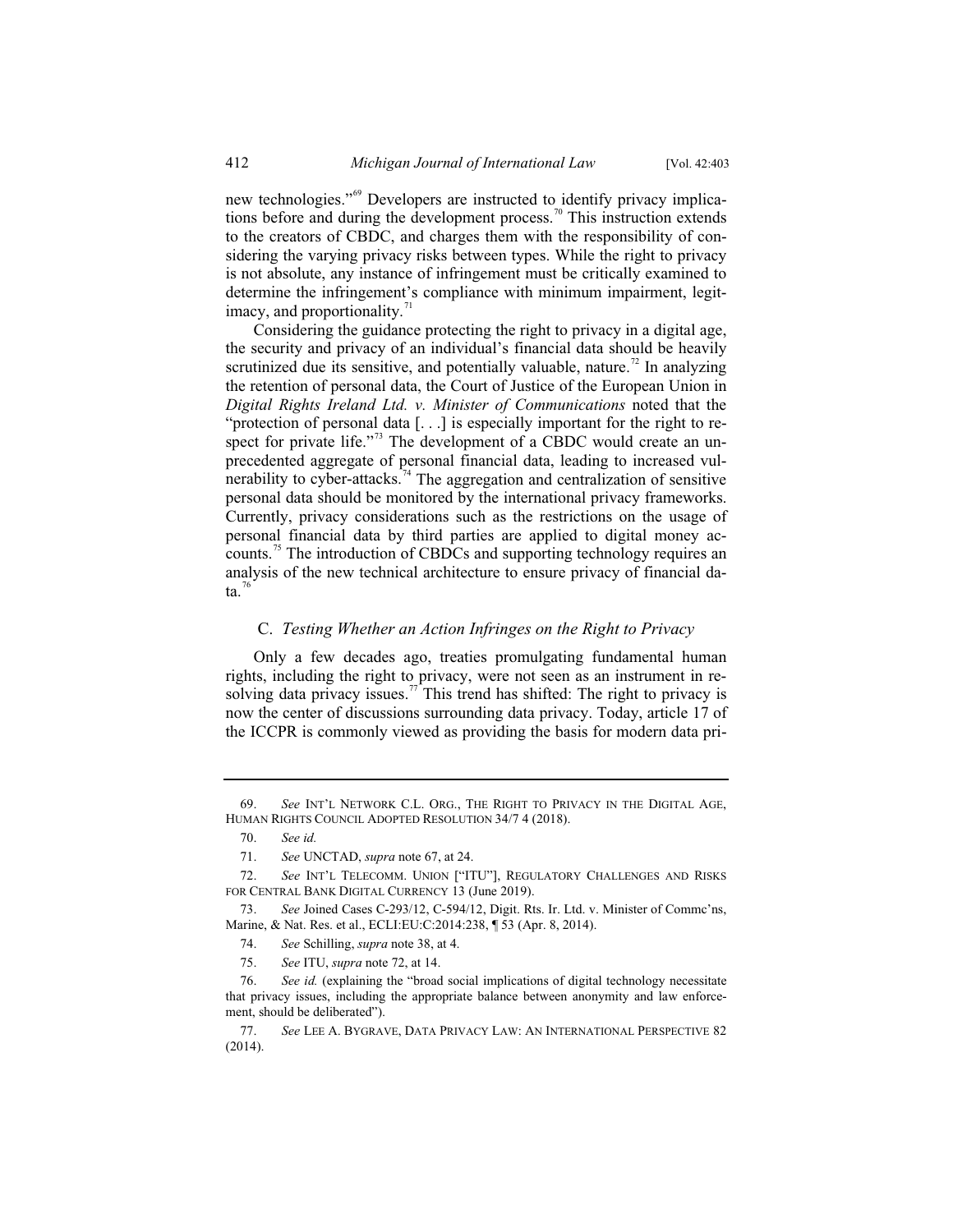vacy law, together with the resulting jurisprudence.<sup>78</sup> As such, article 17 and its interpretation will serve as the basis for analyzing international privacy standards for CBDCs in this note. The framework developed in article 17 of the ICCPR determines whether there has been an infringement on the right to privacy. Article 17 states that "no one shall be subjected to arbitrary or unlawful interference with his privacy, family, home, or correspondence, nor to unlawful attacks on his honor and reputation."<sup>79</sup> The analysis of privacy law is conducted under the ICCPR because, as a convention, it is legally binding for signatories. $\frac{80}{3}$  Further, the ICCPR has had the strongest impact on the national level, exerting legal order on the same governments that are exploring and piloting CBDCs. $81$ <sup>E</sup> The states bound by the ICCPR are bound primarily by negative obligations, and must refrain from interfering with an

array of protected rights.<sup>82</sup> The language of article 17 draws a distinction between fundamental rights that are protected only from unlawful interference, such as honor, and rights that are protected from unlawful *and* arbitrary interference, such as privacy.<sup>83</sup> This language differs from the UDHR article 12 language, in which the term unlawful is not present. The two key terms that qualify the prohibited interference are then "arbitrary" and "unlawful." When adopting language from article 12, the ICCPR drafters chose to prohibit arbitrary interference with privacy, home, and correspondence, but eliminated the prohibition on arbitrary interference on honor, which was present in article  $12$ .<sup>8</sup> The language of article 17 shows that the drafters consciously maintained the protection on arbitrary interference on the right to privacy, while eliminating the protection from other rights. Fundamentally, the addition of "unlawful" and maintenance on "arbitrary" suggests both terms should be given equal weight when determining whether an instrument or act is in violation of international privacy law.

As initially explored in *Van Hulst v. Netherlands,* for an interference with the right to privacy to be "non-arbitrary," it must satisfy a four-part test: (1) pursuance of a legitimate aim, (2) rational connection to the legitimate aim, (3) minimal impairment to the right of privacy, and (4) proportionality between the pursuit of the legitimate aim and the limitation of the

<sup>78.</sup> *See id.* at 82–84.

<sup>79.</sup> *See* ICCPR, *supra* note 52, art. 17.

<sup>80.</sup> *See id.*

<sup>81.</sup> Christion Tomuschat, *Introductory Note: International Covenant on Civil and Political Rights,* AUDIOVISUAL LIBR. INT'L L. (2008), https://legal.un.org/avl/ha/iccpr /iccpr.html.

<sup>82.</sup> David Sloss, *The Domestication of International Human Rights: Non-Self-Executing Declarations and Human Rights Treaties*, 24 YALE J. INT'L L. 129, 138 (1999), https://digitalcommons.law.yale.edu/cgi/viewcontent.cgi?article=1099&context=yjil.

<sup>83.</sup> *See* ICCPR, *supra* note 52, art. 17.

<sup>84.</sup> *See* UDHR, *supra* note 52, art. 12.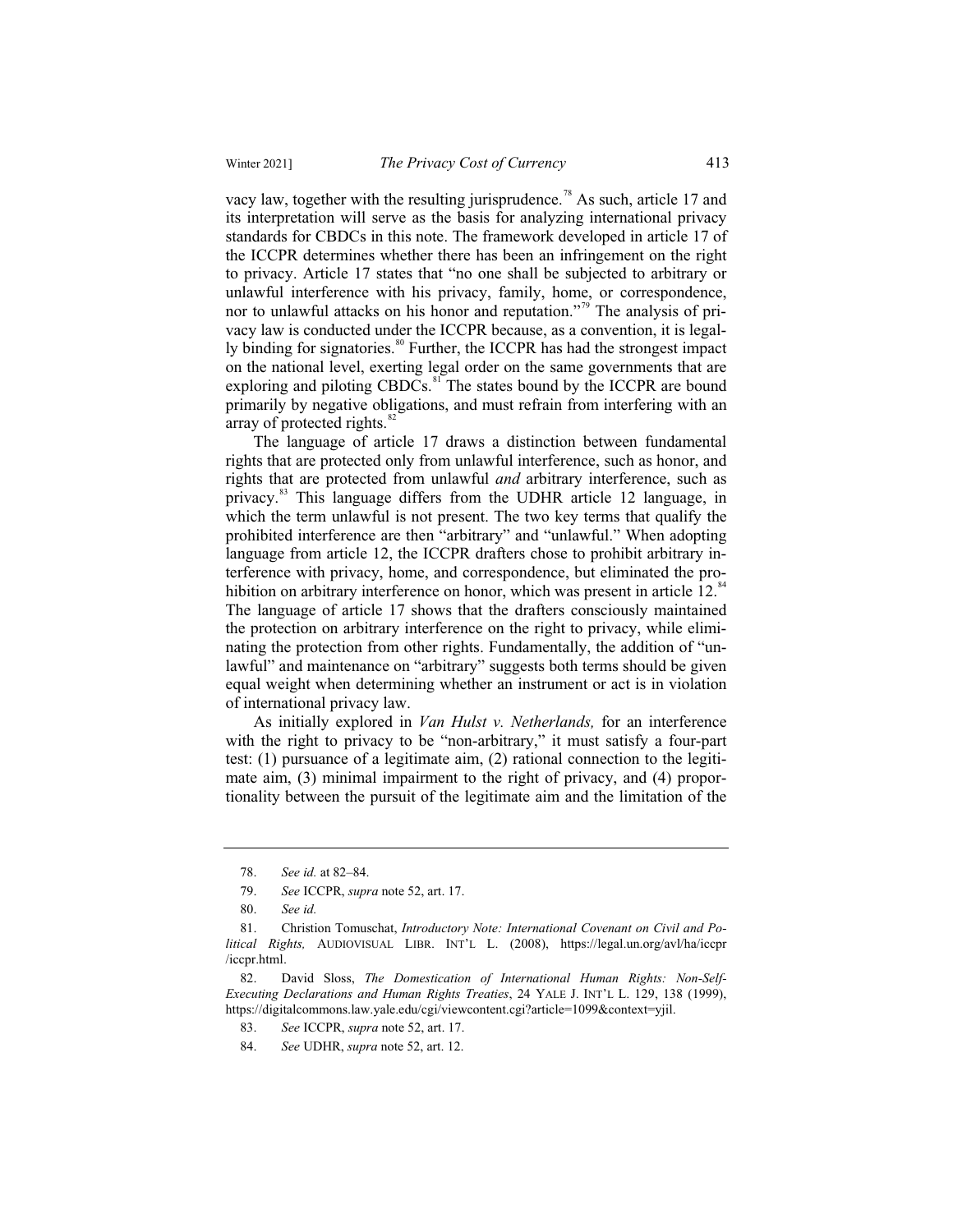right to privacy.<sup>85</sup> The UN Human Rights Committee ("HRC") released further guidance on the interpretation of article 17 through General Comment 16.<sup>86</sup> General Comment 16 states that "[t]he introduction of the concept of arbitrariness is intended to guarantee that even interference provided for by law should be in accordance with the provisions, aims and objectives of the covenant and should be, in any event, reasonable in the particular circumstances."<sup>87</sup>

Any suspected interference is subject to the arbitrary analysis, in effect requiring the interference to pass both the four-part proportionality assessment as well as the reasonable circumstances assessment.

General Comment 16 also elaborates on the lawful requirement, clarifying that an interference on the right to privacy can only occur "on the basis of law" that is consistent with "the provisions, aims, and objectives of the covenant."<sup>88</sup> This analysis applies to both international law and domestic law.<sup>89</sup> The domestic law must be accessible and foreseeable.<sup>90</sup> Further, the domestic law must be precise and clearly defined. $91$  Thus, the lawfulness standard also has, in effect, a four-part test: (1) consistency with the covenant, (2) pursuance to domestic and international law, (3) accessibility, and (4) clear definition. All of these standards, coupled with the four-part arbitrary test, explained above, must be met in order for an infringement on the right to privacy to be acceptable under article 17's text.

 <sup>85.</sup> *See* Van Hulst v. Netherlands, U.N. Hum. Rts. Comm. 82d Sess., Commc'n No. 903/1999, ¶¶ 7.3, 7.6, 7.10, U.N. Doc. CCPR/C/82/D/903/1999 (HRC 2004); *see also* AM. C. L. UNION ["ACLU"], PRIVACY RIGHTS IN THE DIGITAL AGE: A PROPOSAL FOR A NEW GENERAL COMMENT ON THE RIGHT TO PRIVACY UNDER ARTICLE 17 OF THE INTERNATIONAL COVENANT ON CIVIL AND POLITICAL RIGHTS 25 (2014), https: //www.aclu.org/sites/default/files/assets/jus14-report-iccpr-web-rel1.pdf.

 <sup>86.</sup> *See generally* Off. High Comm'r for Hum. Rts., General Comment No. 16: Article 17 (Right to Privacy) The Right to Respect of Privacy, Family, Home and Correspondence, and Protection of Honour and Reputation, HRI/GEN/1/Rev.9 (Vol. 1) (Apr. 8, 1988) [hereinafter General Comment 16].

 <sup>87.</sup> *See id.* ¶ 4.

 <sup>88.</sup> *See id.* ¶ 3.

<sup>89</sup>*. See* ACLU, *supra* note 85, at 21, citing Tristán Donoso v. Panamá, Preliminary Objections, Merits, Reparations and Costs, Inter-Am. Ct. H.R. (ser. C) No. 193, ¶ 56 (2009); *see also* Kennedy v. United Kingdom, App. No. 26839/05, Judgment, Eur. Ct. H.R., 207, 253 (2010).

<sup>90</sup>*. Kennedy,* 52 Eur. Ct. H.R. at 253.

 <sup>91.</sup> *Compare* Human Rights Comm., Consideration of Reports Submitted by States Parties under Article 40 of the Covenant, Comments, Russian Federation, ¶ 19 U.N. Doc. CCPR/C/79/Add.54 (July 26, 1995) (explaining that mechanisms to intrude into a private communication still exist without clear legislation), *with id.* ¶ 31 (recommending that the relationship between bodies charged with protection of human rights be clearly defined, and that a mechanism to ensure conformity with the convention is established).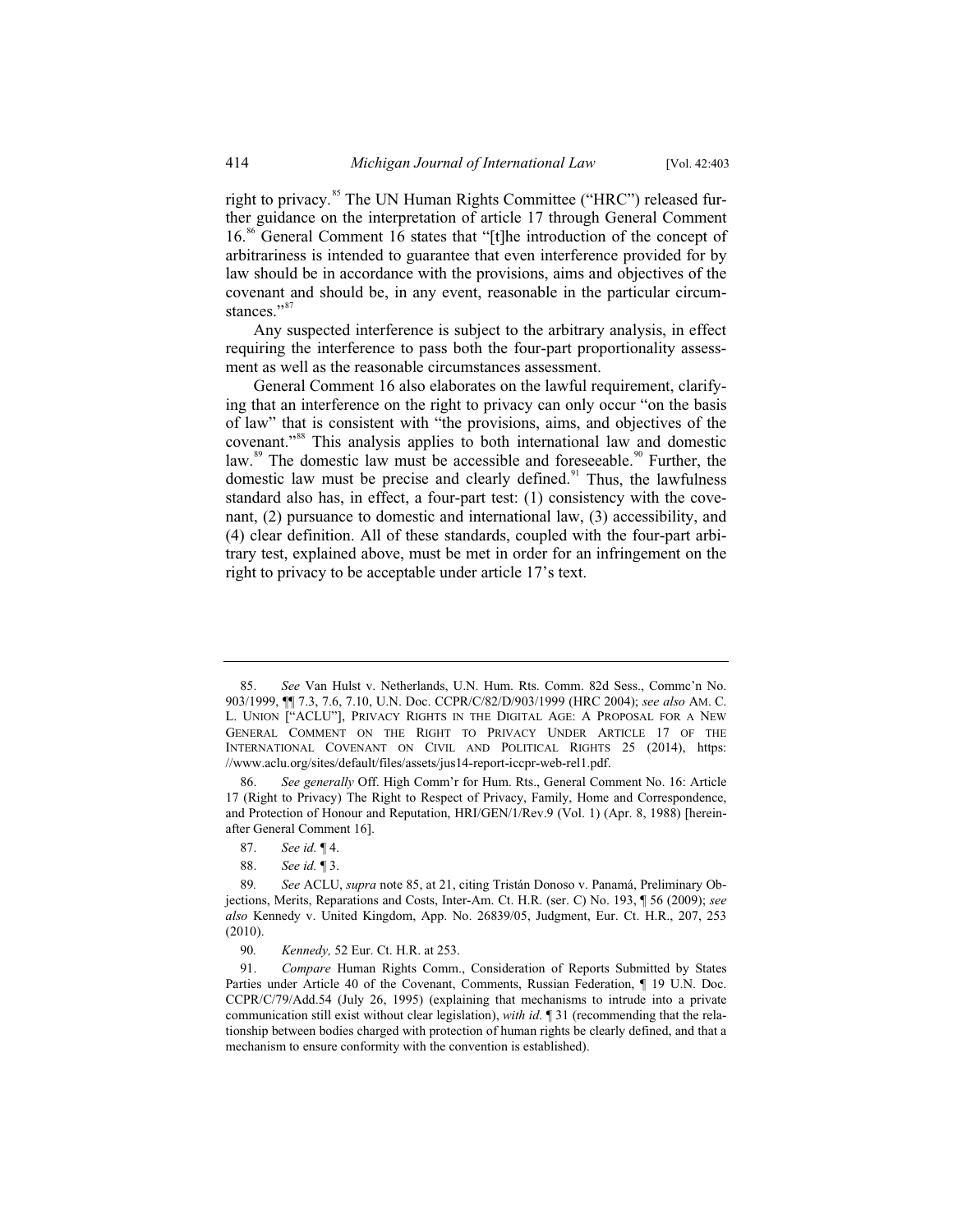#### V. THE APPLICATION OF THE LAWFUL STANDARD TO ACCOUNT-BASED AND TOKEN-BASED CBDCS

While both token-based and account-based CBDCs should be analyzed under article 17, it is important to recognize that the forms present inherently different privacy risks due to the structure of the technology. The predominant distinction between account-based and token-based general purpose CBDCs is that account-based CBDCs employ intermediates to verify the identity of the purchaser, while token-based CBDCs use tokens that are verified by the receiver.<sup>92</sup> Any CBDC would likely look different than a permissionless, peer-to-peer model seen in currencies like Bitcoin.<sup>93</sup> However, even the United States' Federal Reserve Board recognizes that an account-based model where the central bank issues a CBDC directly to consumer accounts would raise huge legal questions, presumably concentrated within the privacy framework.<sup>94</sup> The central bank in an account-based system would be privy to all citizens' financial data, allowing the central bank to view sensitive transactions.<sup>95</sup> While the token-based model of CBDCs would raise considerable regulatory and policy questions, it is possible that the issuing central bank, through applying DLT and encryption technologies, could realize anonymity in order to protect the privacy of the individual consumers.<sup>96</sup> The account-based CBDC presents a higher level of government interference with personal financial data, and provides the individual with less privacy.

To test whether a general-purpose CBDC is lawful under article 17, the currency should be evaluated on four requirements: (1) consistency with the covenant, (2) pursuance to domestic and international law, (3) accessibility, and (4) clear definition. The first prong holds that in whatever form it takes, the CBDC must be consistent with the aims and goals of the ICCPR. article 17 should be read in light of General Comment 16, which provides that laws that permit interference should be "in accordance with the provisions, aims and objectives of the covenant."<sup>97</sup> When article 17 was being considered, there was no dispute as to the principle involved because "privacy, the sanctity of the home, the secrecy of correspondence and the honour and reputation of persons were protected under the constitutions or laws of most, if not all countries."<sup>98</sup>

The notion of "privacy" as included in the ICCPR was based on a common understanding of what the potential threats to the right would be in

- 96. *See* Yanagawa & Yamaoka, *supra* note 1, at 11.
- 97. General Comment 16, *supra* note 86, ¶ 3.

<sup>92.</sup> *See* Barontini & Holden, *supra* note 23, at 11.

<sup>93.</sup> *See* WORLD BANK *supra* note 24, at 34.

<sup>94.</sup> *See* Brainard, *supra* note 26, at 8.

<sup>95.</sup> Schilling, *supra* note 38, at 3.

<sup>98.</sup> Rep. of the  $9<sup>th</sup>$  Sess. of the Comm'n on Hum. Rts.,  $\sqrt{ }$  67 U.N. Doc. E/2447-E/CN.4 /689 (June 6, 1953).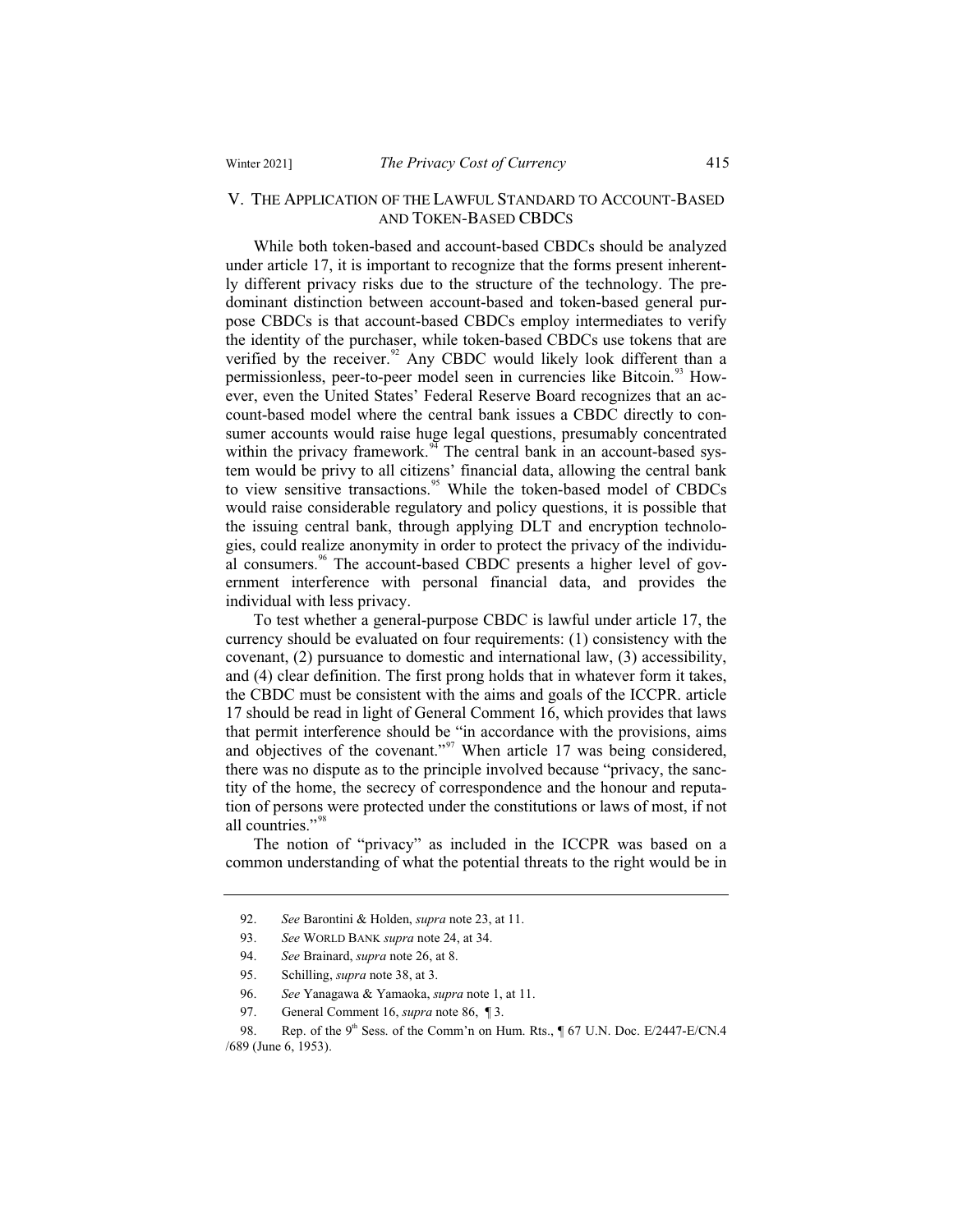1966. Digital currencies were not known in 1966; the concept of a secure digital currency has been theorized only since the  $1980s$ .<sup>99</sup> In the 1960s, the international ratios of physical fiat currency in circulation to nominal GDP was at its peak.<sup>100</sup> Thus, article 17 was drafted in a global economy in which payment privacy was not questioned, as cash provided a widespread way to transact anonymously. Further, there is no mention of payment systems in the ICCPR. While the authors considered the ability to make payments for other purposes,<sup>101</sup> they did not elaborate on any particular right relating to consumer payments or finance. CBDCs do not fall explicitly within the aims or goals of the covenant. A payment system that risks consumer privacy in some forms is at fundamental tension with the understanding of anonymity in payments at the time the framers drafted the covenant.<sup>102</sup> An accountbased CBDC is tied to an identity system; from a technological perspective, this eliminates privacy and requires identification of the user.<sup>103</sup> Choosing a system that discards payment privacy, especially in a cashless society, is not consistent with the aims of the covenant.

The second prong of the lawfulness standard requires the action to be pursuant to both domestic and international law. An understanding of the restriction on "unlawful" activities reflects an understanding that an action, even if not arbitrary, must still be envisaged by law.<sup>104</sup> For an action or instrument to be pursuant to both domestic and international law, there must not be a more-narrow, less-intrusive way of reasonably achieving the same

<sup>99.</sup> *See generally* DAVID CHAUM, BLIND SIGNATURES FOR UNTRACEABLE PAYMENTS (1982), http://www.hit.bme.hu/~buttyan/courses/BMEVIHIM219/2009/Chaum.BlindSigFor Payment.1982.PDF (this paper is considered one of the first proposals of a digital currency in history).

<sup>100.</sup> *See* John Bagnall, David Bounie, Kim P. Huynh, Anneke Kosse, Tobias Schmidt, Scott Schuh, & Helmut Stix, *Consumer Cash Usage: A Cross-Country Comparison with Payment Diary Survey Data*, INT'L J. CENT. BANKING, Dec. 2016, at 1.

<sup>101.</sup> *See* ICCPR, *supra* note 52, art. 14. ICCPR article 14(d) makes the only statement pertaining to finance or payments within the ICCPR: "Everyone shall be entitled. . . to defend himself in person or through legal assistance of his own choosing... to have legal assistance assigned to him, in any case where the interests of justice so require, and without *payment* by him in any such case if he does not have sufficient means to *pay* for it." (emphasis added).

<sup>102.</sup> Diggelman & Cleis *supra* note 56, at 451 ("In the third committee of the General Assembly, the discussions focused on the relationship between the protection of privacy in general, the family and the home.); *see* Andrea Ryan, Gunnar Trumbull & Peter Tufano, *A Brief Postwar History of U.S. Consumer Finance,* 85 BUS. HIST. REV. 461, 463 (2011) (explaining that even in the U.S., less than a decade before the ICCPR was drafted, "nearly all payment activity. . . was paper based: essentially cash, checks and money orders." This would have been the status quo for the drafters.)

<sup>103.</sup> Auer & Böehme, *supra* note 20, at 86–87.

<sup>104.</sup> *See* BYGRAVE, *supra* note 77, at 92 (arguing that under ECHR Article 8(2), commonly read as the affirmative obligations that complement the ICCPR prohibitions, there must be a legal basis for the interference. The legal basis can be statutory, found in rules, or judicially developed).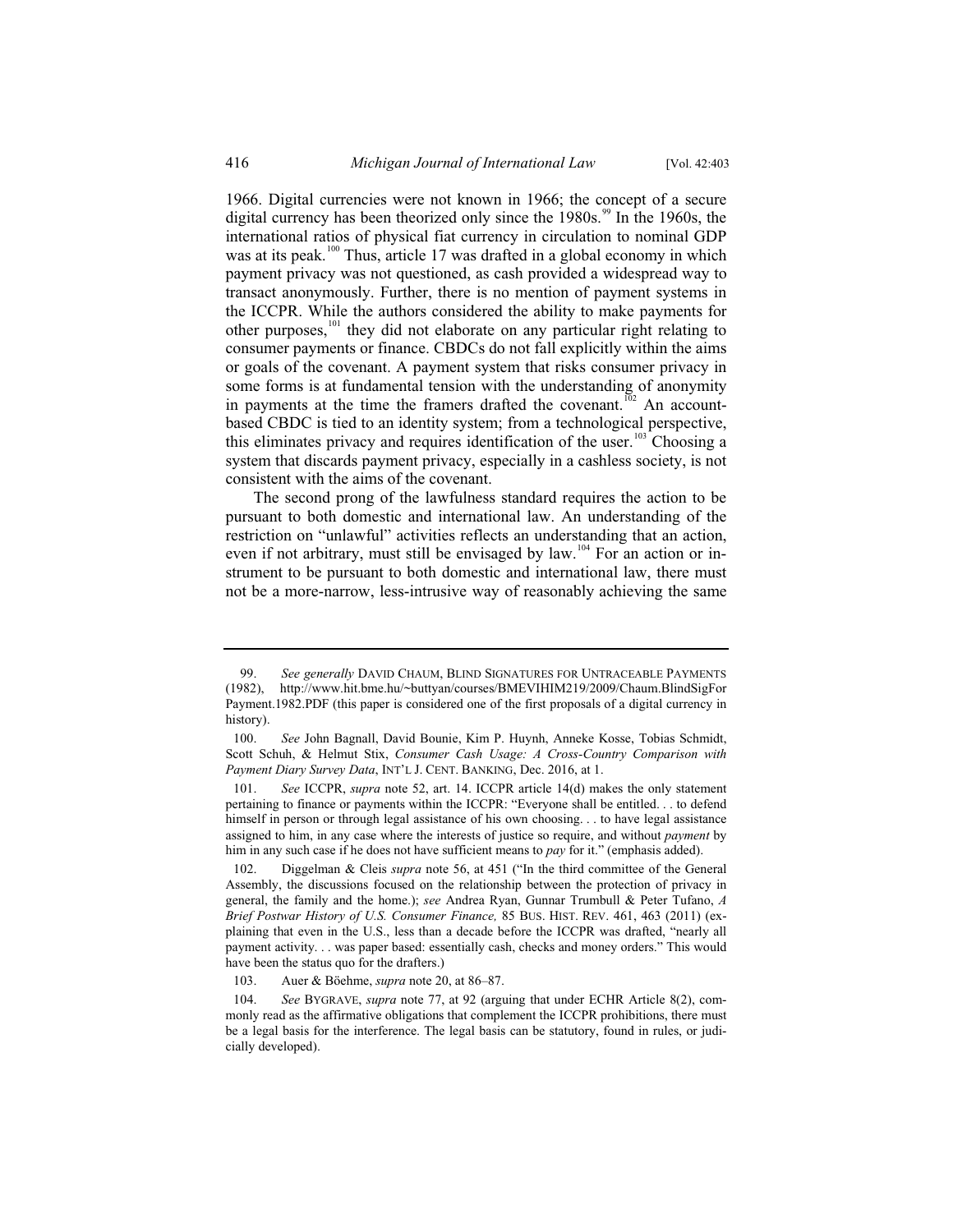results available to the government.<sup>105</sup> Further, as shown in *Kononov v. Latvia,* conduct must be analyzed under both the domestic and applicable international law; it cannot be analyzed merely on the more favorable standard $106$ 

On a global scale, domestic privacy laws vary widely; much of this discrepancy depends on whether a national society tends towards modern individualism or towards collectivism.<sup>107</sup> Due to the divergence between states, it is beyond the scope of this note to determine whether a CBDC, tokenbased or account-based, is explicitly permitted by domestic law in each jurisdiction. State entities may not look at protected information directly, but rather monitor, collect, and store mass amounts of personal data indefinite- $\rm{ly.}^{108}$  Even this moderate approach impacts the privacy of individuals by allowing governments to access significant amounts of data that otherwise would not exist. $109$ 

On an international scale, the systemic public collection of personal data can fall within the scope of private life protected by article 17 when it "is systemically collected and stored in files held by the authorities."<sup>110</sup> As noted by the Special Rapporteur on the right to privacy, states are risking their compliance with article 17 by implementing new, more invasive technologies.<sup>111</sup> Though account-based CBDCs are likely not explicitly prohibited in domestic legislation, the concept behind the technology would permit the central bank to use an owner register, essentially allowing for full transparency of the amount of money in each account, as well as the amount and recipient of money transfers.<sup>112</sup> A token-based CBDC, while dependent on the technology used in each state, has the potential to allow for peer-to-peer transfers, similar to cash, without the oversight or easily identifiable accounts of a central bank clearing house.<sup>113</sup> Though storing personal data alone does not violate article 17, it does risk running afoul of the European

- 108. *See* EFF, *supra* note 105, at 7.
- 109. *See id.*

- 111. *See* Rep. of the Special Rapporteur on the Right to Privacy, *supra* note 68, ¶ 8.
- 112. *See* Shirai, *supra* note 49.
- 113. *See* Terracciano & Somoza, *supra* note 28.

<sup>105.</sup> *See* ELECTRONIC FRONTIER FOUNDATION ["EFF"], NECESSARY & PROPORTIONATE: INTERNATIONAL PRINCIPLES ON THE APPLICATION OF HUMAN RIGHTS LAW TO COMMUNICATIONS SURVEILLANCE 20 (May 2014), https://www.ohchr.org /Documents/Issues/Privacy/ElectronicFrontierFoundation.pdf.

<sup>106.</sup> *See* Kononov v. Latvia, App. No. 36376/04, Judgment, Eur. Ct. H.R., ¶¶ 232–244 (2010).

<sup>107.</sup> *See generally* Gerard Roland & Yuriy Gorodnichenko, *Understanding the Individ*ualism-Collectivism Cleavage and Its Effects: Lessons from Cultural Society, in INSTITUTIONS AND COMPARATIVE ECONOMIC DEVELOPMENT 213 (Masahiko Aoki, Timur Kuran, & Gerard Roland eds., 2012).

<sup>110.</sup> *See* Rotaru v. Romania, App. No. 28341/95, Eur. Ct. H.R., ¶ 43, (2000) (also explaining that there is no reason of principle to justify excluding activities of a professional or business nature from the notion of "private life.").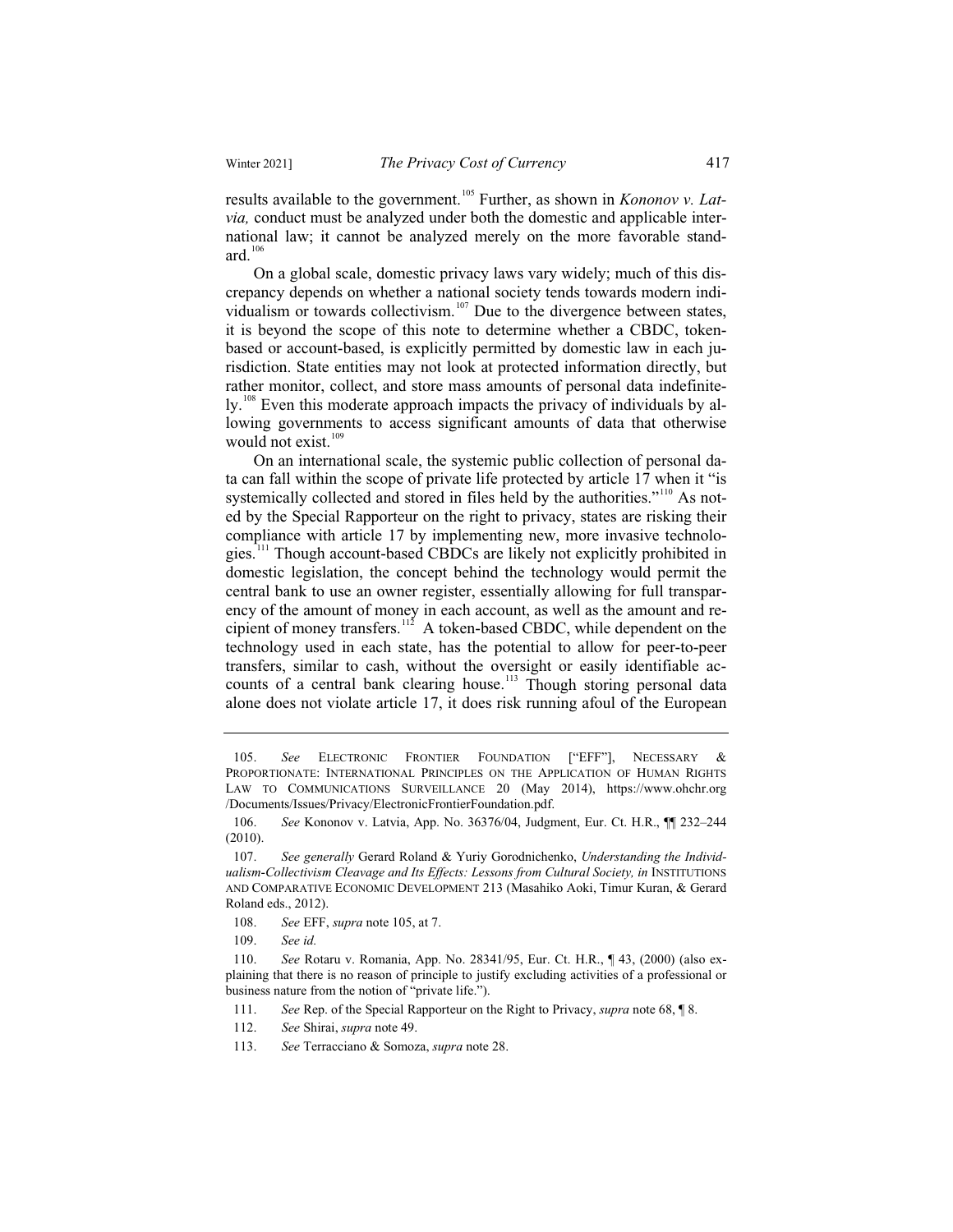Court of Justice's proposition to give personal financial data the utmost privacy, and the European Court of Human Rights' intention to preserve a private identity in spite of modern technology.<sup>114</sup>

However, the analysis of lawfulness does not end with a simple allowance of infringement by law; rather, the application of the law on the specific instance of infringement on privacy must also be reasonably foreseeable and "detail the precise circumstances in which such interferences may be permitted."115 Individuals must be able to discern from the language of the law the "circumstances in which and conditions on which public authorities are entitled" to breach the right to privacy.<sup>116</sup> Further, states that are signatories to the ICCPR not only have the responsibility to detail permissible interferences, but also have the affirmative obligation to "undertake the necessary steps to adopt laws or other measures. . . as may be necessary to give effect" to the right to privacy.<sup>117</sup> Currently, mandates permitting the creation of a CBDC are not widespread. As of 2017, roughly twenty-five percent of central banks have the legal authority through their domestic mandates to issue a CBDC, thirty-three percent do not have the legal authority to do so, and the remainder of central banks are unsure as to the legality of an issuance.<sup>118</sup> The widespread lack of certain legal authority presents a large hurdle for central banks; if laws permitting infringement of privacy must detail the precise circumstances in which interferences may be allowed, and financial data should be afforded a high degree of privacy, there must be explicit detailed authorization to infringe on the anonymity of payments. Further, the General Assembly Resolution on the Right to Privacy requires ICCPR signatories to affirmatively shape legislation to protect individuals' rights recognized in the covenant.<sup>119</sup> For the central banks without a current legal mandate to issue a CBDC, any legislation constructing a mandate would have to protect the right to privacy in order to be consistent with the jurisdiction's international obligations. Again, account-based CBDCs, when compared to token-based systems, give rise to less anonymity and less privacy.<sup>120</sup>

- 119. G.A. Res. 69/166, U.N. Doc. A/RES/69/166, at 4 (Dec. 18, 2014).
- 120. *See* Terracciano & Somoza, *supra* note 28.

<sup>114</sup>*. See* Joined Cases C-293/12, C-594/12, Digit. Rts. Ir. Ltd. v. Minister of Commc'ns, Marine, & Nat. Res. et al., ECLI:EU:C:2014:238 (Apr. 8, 2014); *see also* Malone v. United Kingdom, App. No 8691/79, 1984 Eur. Ct. H.R. (explaining that The Convention protects the community of men; man in our times has a need to preserve his identity, to refuse the total transparency of society, to maintain the privacy of his personality).

 <sup>115.</sup> General Comment 16, *supra* note 86, ¶ 8; *see also* Van Hulst v. Netherlands, U.N. Hum. Rts. Comm. 82d Sess., Commc'n No. 903/1999, ¶¶ 7.3, 7.6, 7.10, U.N. Doc. CCPR/C /82/D/903/1999 (HRC 2004).

 <sup>116.</sup> *See* Taylor-Sabori v. United Kingdom, App. No. 47114/99, Eur. Ct. H.R. 4 (2002).

 <sup>117.</sup> *See* ICCPR, *supra* note 52, art. 2.

 <sup>118.</sup> *See* Barontini & Holden, *supra* note 23, at 12.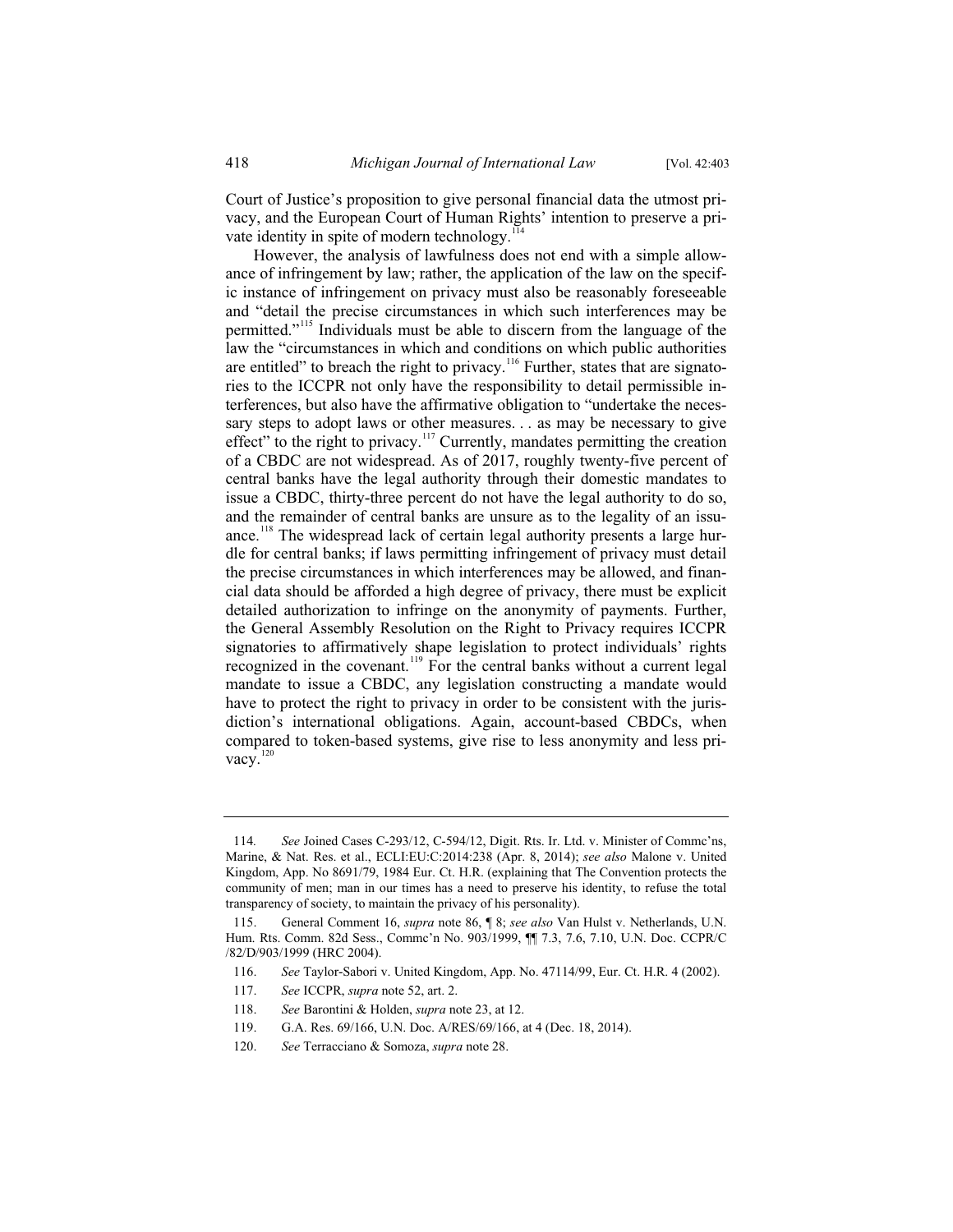#### V. THE APPLICATION OF THE ARBITRARY STANDARD TO ACCOUNT-BASED AND TOKEN-BASED CBDCS

### A*. Overview of the Standard*

While the lawfulness standard of article 17 does not provide a solidified answer to the question of legality of account-based or token-based CBDCs, the analysis does not end with the "unlawful" provision. Rather, the drafters of the ICCPR included both an unlawful *and* an arbitrariness standard.<sup>121</sup> As anticipated above, the arbitrary standard is often argued to have four prongs, the instrument must:  $(1)$  pursue a legitimate aim,  $(2)$  have a rational connection to that aim, (3) minimally impair the right to privacy, and (4) strike a fair balance between the pursuit of the aim and the limitation of the right.<sup>122</sup> Further, the introduction of the arbitrariness standard is intended to serve as a limit on the lawfulness standard; conduct that may be acceptable under international and domestic law may still be deemed to infringe on the right to privacy if it does not meet the four factor test.<sup>123</sup> Thus, in addition to being considered lawful, any introduction of a CBDC needs to satisfy all four factors.

#### B*. Pursuance of a Legitimate Aim*

The CBDC, whether in account-based or token-based form, must be created to pursue a legitimate aim; this factor is easily satisfied in most cases. Generally, emerging market economies have stronger motivations to develop a CBDC compared to advanced economies.<sup>124</sup> However, both types of economies list motivations for creating a CBDC as factors such as financial stability, monetary policy implementation, financial inclusion, domestic payments efficiency, cross-border payments efficiency, and payment safe-

 <sup>121.</sup> *See generally* ICCPR, *supra* note 52, art. 17.

<sup>122</sup>*. See* ACLU, *supra* note 85, at 24. The gist of this four-factor test is widely accepted, but occasionally is phrased differently. For example, in Tristán Donoso v. Panamá, Preliminary Objections, Merits, Reparations and Costs, Inter-Am. Ct. H.R. (ser. C) No. 193, ¶ 56 (2009)*,* the Inter-American Court held that restrictions on privacy "must be statutorily enacted, serve a legitimate purpose, and meet the requirements of suitability, necessity, and proportionality which render it necessary in a democratic society." The "statutorily enacted" requirement is directly analogizable to the lawfulness standard, the "legitimate purpose" to the legitimate aim, the "suitability" to the rational connection, the "necessity" to the minimal impairment, and the "proportionality" to the fair balance.

 <sup>123.</sup> *See* General Comment 16, *supra* note 86, ¶ 4; *see also* Van Hulst v. Netherlands, U.N. Hum. Rts. Comm. 82d Sess., Commc'n No. 903/1999, ¶¶ 7.3, 7.6, 7.10, U.N. Doc. CCPR/C/82/D/903/1999 (HRC 2004).

 <sup>124.</sup> *See* CODRUTA BOAR, HENRY HOLDEN, & AMBER WADSWORTH, BANK FOR INT'L SETTLEMENTS, BIS PAPERS NO. 107: IMPENDING ARRIVAL—A SEQUEL TO THE SURVEY ON CENTRAL BANK DIGITAL CURRENCY 1 (Jan. 2019).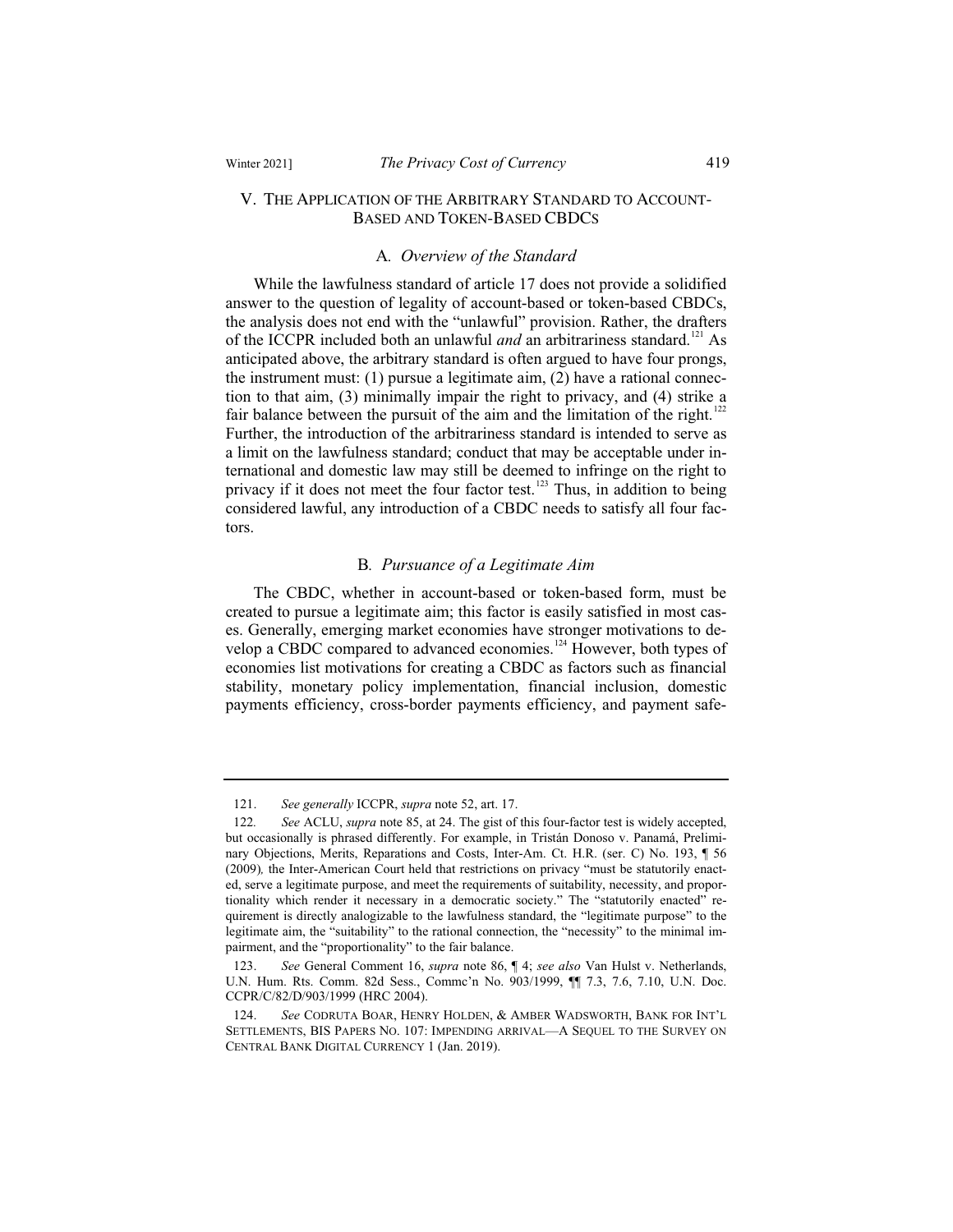ty.<sup>125</sup> Digitization of money has its roots in historical progression; from coins for local commerce to checks for long distance, the evolution of money has been centered around rightful ownership and trust.<sup>126</sup> The evolving form of money is expected to maintain legitimacy and traceable ownership, while at the same time becoming more user-friendly, readily available, safe, and protected against crime and invasion of privacy.<sup>127</sup> The evolution of a CBDC promulgated by a central bank fits into the historical narrative of the expectations of currency, as factors such as payment safety and financial inclusion facilitate a readily available, safe currency; this suggests the aims of creating a CBDC are legitimate under article 17.

#### C. *Rationally Connected to the Legitimate Aim*

Further, the issuance of both token and account-based CBDCs are rationally connected to the various goals suggested by central banks. CBDC has attracted interest for its proposed ability to address challenges identified by central bankers, such as "financial inclusion, payments efficiency, and payment system operational and cyber resilience."<sup>128</sup> Further, the implementation of a CBDC would provide an instrument to pursue rational policy goals such as anti-money laundering, know your customer, and reduction of tax evasion, though these areas are not frequently the primary goal of the central bank.<sup>129</sup> Both account-based and token-based CBDCs can be created to pursue a legitimate aim, and can be rationally connected to that aim. The first two prongs of the arbitrary standard are not in contention.

### D*. Minimal Impairment on the Right to Privacy*

Although CBDCs are not prohibited on the basis of lawfulness or legitimacy alone, the application of the remainder of the arbitrary standard raises

<sup>125.</sup> *Id.* at 4. Most of these factors apply in varying degrees based on the development of the respondent economy. For example, domestic payment efficiency and financial inclusion were rated as "very important" for emerging market economies, whereas payment safety was rated as "very important" for advanced economies. Cross border payment efficiency is the most important for advanced economies researching a wholesale CBDC, but is outside the scope of this note; *see also* BANK OF CANADA, MONETARY AUTH. OF SINGAPORE, AND BANK OF ENGLAND, CROSS-BORDER INTERBANK PAYMENTS AND SETTLEMENTS: EMERGING OPPORTUNITIES FOR DIGITAL TRANSFORMATION (2019).

<sup>126.</sup> *See* Lagarde, *supra* note 3, at 2.

<sup>127.</sup> *Id.*

<sup>128.</sup> WORLD ECON. F. ["WEF"], CENTRAL BANKS AND DISTRIBUTED LEDGER TECHNOLOGY: HOW ARE CENTRAL BANKS EXPLORING BLOCKCHAIN TODAY? 4 (2019); *but see* WALTER ENGERT & BEN S.C. FLUNG, BANK OF CANADA, CENTRAL BANK DIGITAL CURRENCY: MOTIVATIONS AND IMPLICATION (2017) (where increasing competition in payments and financial stability are considered to be sound motivations for issuing a CBDC, financial inclusion can be legitimate reasoning, but reducing effective lower bound on interest rates and inhibiting criminal activity are not legitimate aims for issuance).

<sup>129.</sup> *See* WEF, *supra* note 128, at 9.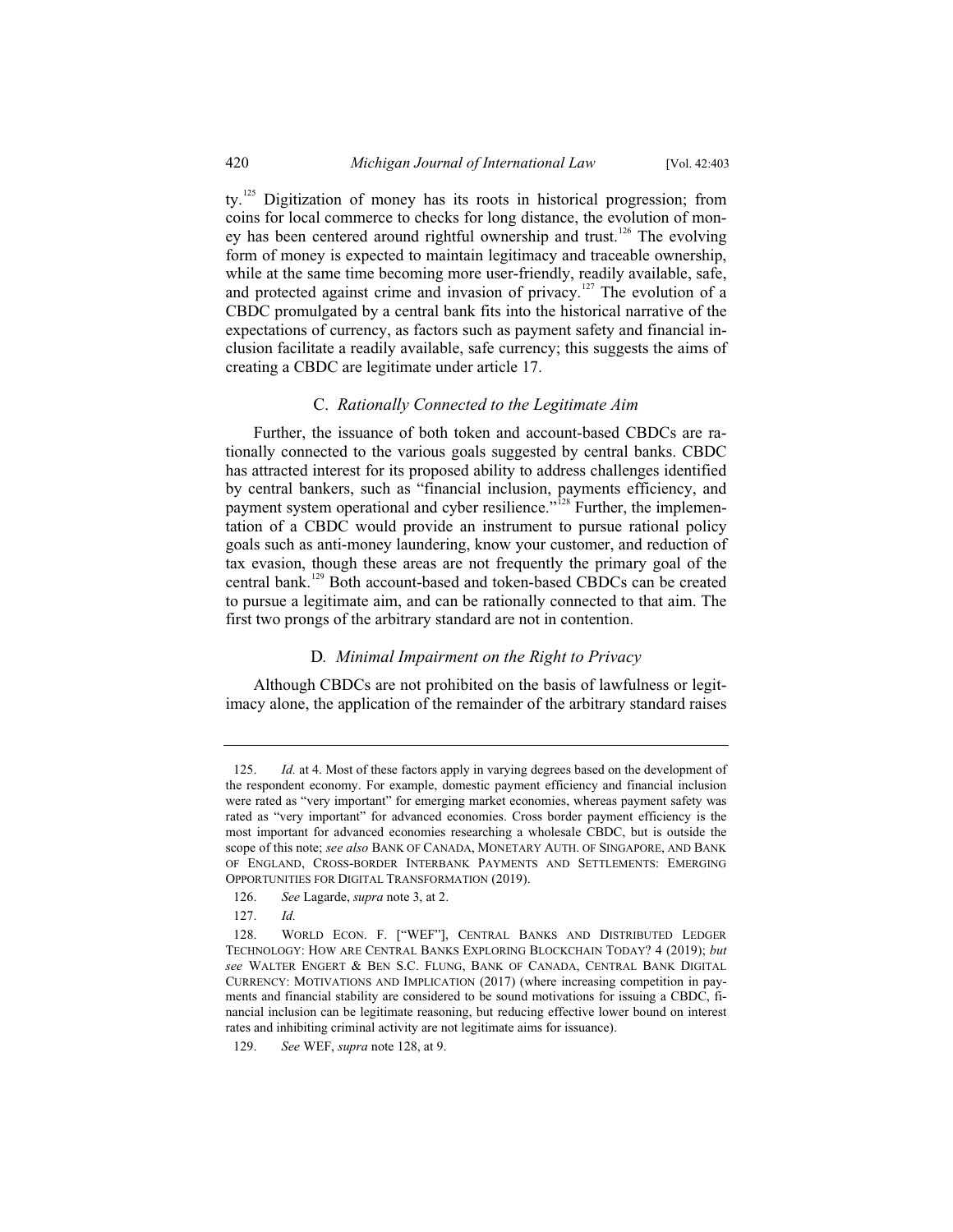the largest, and potentially detrimental, hurdles for account-based CBDCs, especially in a cashless society. Prong three of the arbitrary interference test requires states to choose the infringement that has minimal impairment on privacy. An account-based CBDC would not "minimally impair" the right to privacy because the centralized structure requires reliance on the central bank to act as the central node. The use of a central node amplifies the amount of information a state could access and would minimize the amount of privacy a consumer would be able to choose.<sup>130</sup> The imposition of a minimal impairment standard implies that encroachment on privacy must not be merely useful to the state, but rather there is a direct and immediate nexus between the legitimate aim and the remedy suggested.<sup>131</sup> Further, even actions taken in accordance with a legitimate aim can be found to violate international privacy guidelines when there is no adequate guarantee against abuse.<sup>132</sup> While there are a wide variety of approaches to issuance of a CBDC, it is possible to use distributed ledger technology ("DLT") in a token-based system to settle peer to peer transactions, eliminating the need for a central record-keeper.<sup>133</sup> Using DLT in this way could enable central banks to issue a token-based CBDC that would not require central bank interfer-

ence for settlement. A token-based system would limit the amount of information available to the government when compared to the account-based system, and act similarly to the role of cash. Because of the availability of a less intrusive alternative, an account-based system likely does not satisfy the minimal impairment standard.

While state actors benefit from a wide scope of deference to the means chosen for achieving the legitimate aim, deference will not be given to every instance of impairment.<sup>134</sup> CBDCs present a clear occasion of multiple discrete forms of infringement achieving similar results, with strikingly different privacy implications. In a token-based system, user A could send the CBDC from their wallet, through a decentralized system, to user B's wallet.<sup>135</sup> Many systems utilizing DLT rely on the identification of the token being transferred as legitimate, rather than rely on the identification of the

<sup>130.</sup> Schilling, *supra* note 38, at 3.

<sup>131.</sup> *See* Brief of Amici Curiae, United Nations Human Rights Experts in Support of Plaintiff-Appellant and Reversal, John Doe (Kidane) v. The Federal Democratic Republic of Ethiopia, No. 16-7081 (D.C. Cir., Nov. 1, 2016).

<sup>132.</sup> *See* Weber & Saravia v. Germany, App. No. 54934/00, Decision on Admissibility, Eur. Ct. H. R., ¶ 106 (June 29, 2006).

<sup>133.</sup> *See* CPMI, *supra* note 19, at 8.

<sup>134.</sup> *See generally Weber*, App. No. 54934/00 *supra* note 132, ¶ 80 (interferences must not only have a legitimate aim, but must also be justified, and be necessary in a democratic society in order to achieve those aims).

<sup>135.</sup> *See* MANCINI-GRIFFOLI ET AL., *supra* note 6, at 8 (however, the ledger where the token is sent could also be centralized, and thus lack the anonymity in the described example).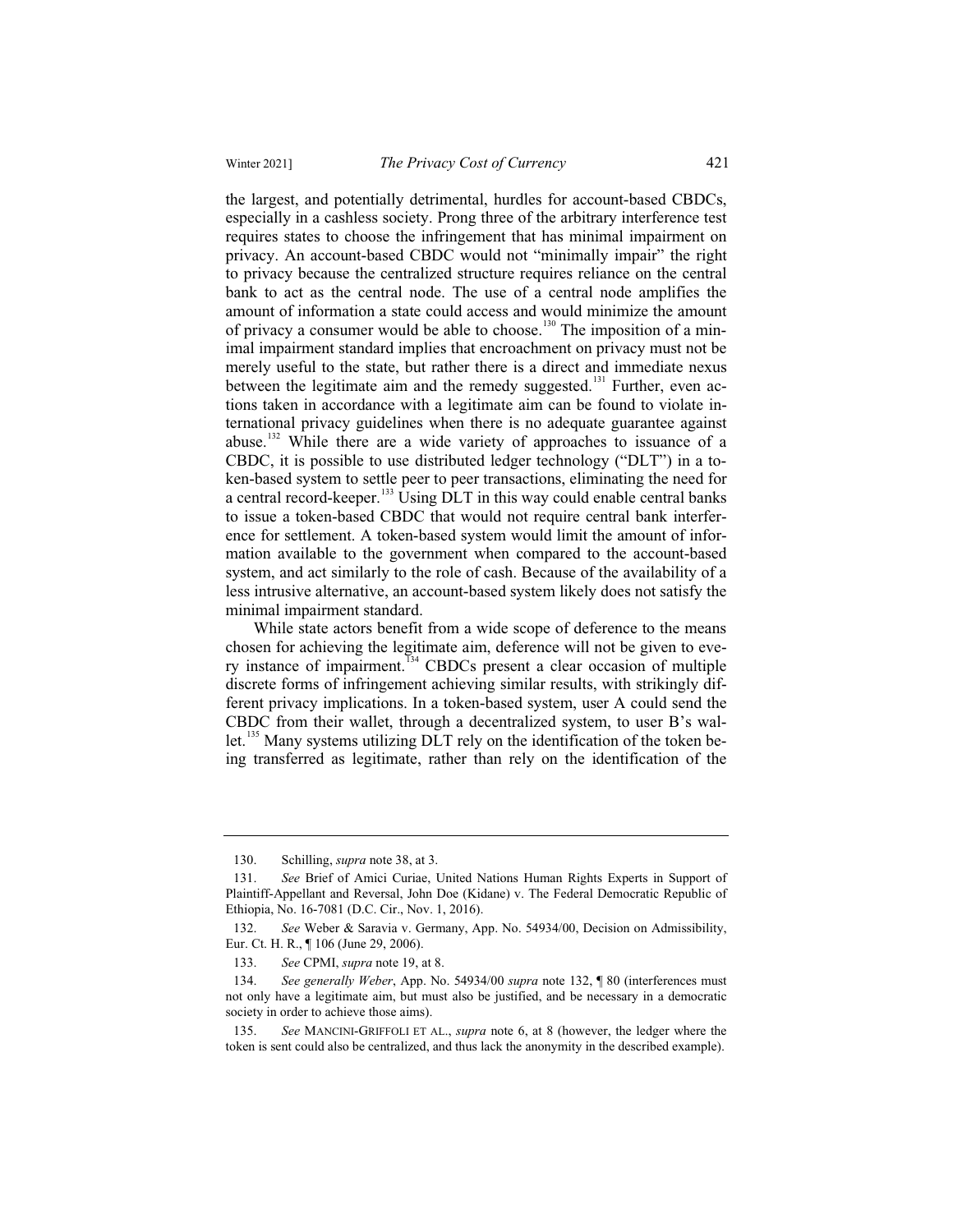sender or recipient.<sup>136</sup> These systems are similar to cash, in that the transfer of value is decentralized and does not require a central clearing party.137 In contrast, in an account-based system, the payor must be identified as the proper owner of the account from which the transaction is being sent.<sup>138</sup> The distinction between these two systems is one of central bank control and amount of anonymity. The account-based system could permit the central bank to view all transactions of account holders, whereas the token-based system can be designed to mitigate these privacy concerns.<sup>139</sup>

Further, even if a central bank were to consider the minimal impairment standard, central banks would have no individual incentives to issue a CBDC that would transfer anonymously with validation by distributed ledger technology.<sup>140</sup> Doing so would weaken their role as a regulator or supervisory body.<sup>141</sup> The current proposals for CBDC are generally not for media that circulates anonymously peer-to-peer, but rather for a central clearing system.<sup>142</sup> A leading cryptocurrency critic, Roubini, acknowledges that the currency central banks are envisaging issuance of would rely on a centralized system, with a single ledger, available to every individual in the economy, thereby avoiding any situation with private transactions.<sup>143</sup> This system could dominate not only cash deposits, but also alternative payment systems such as PayPal or Square, because the rational consumer would not pay even a small fee for payment transfer services provided by the central bank for free.<sup>144</sup> In effect, the central bank's ability to enhance their own role in the payment infrastructure by creating a system where all payments go

143. *See* Roubini, *supra* note 140.

 <sup>136.</sup> Charles Kahn, Francisco Rivadeneyra & Tsz-Nga Wong, *Should the Central Bank Issue e-Money?* (Working Paper 2019-003A*,* January 2019), https://pdfs.semanticscholar.org /6475/78020ed229bdce9ee5a3a12d4c1d85b15c6d.pdf.

<sup>137</sup>*. See id.* at 3–4.

 <sup>138.</sup> *Id.* at 8.

 <sup>139.</sup> Schilling, *supra* note 38, at 3.

 <sup>140.</sup> Nouriel Roubini, Keynote Speech at BEF Davos: Fintech Revolution Coming, Nothing To Do With Blockchain (Feb. 1, 2019), https://www.youtube.com/watch?v=97ke NLmxP0c.

 <sup>141.</sup> *See generally* Tobias Adrian & Tommaso Mancini-Griffoli, *Central Bank Digital Currencies: 4 Questions and Answers,* IMFBLOG (Dec. 12, 2019), https://blogs.imf.org/2019 /12/12/central-bank-digital-currencies-4-questions-and-answers/ (a central bank that choses to issue a CBDC would be responsible for "potentially including interfacing with customers, building front-end wallets, picking and maintaining technology, monitoring transactions, and being responsible for anti-money laundering and countering the financing of terrorism." A CBDC that transfers anonymously would be more difficult to monitor, leading to potential reputational risk.).

 <sup>142.</sup> *See* Lawrence White, *Efficient "Central Bank Digital Currency" is a Fantasy,*  CATO INST., (Feb. 11, 2019), https://www.cato.org/blog/efficient-central-bank-digitalcurrency-fantasy.

 <sup>144.</sup> *See id.* (on an international scale, this critique would apply to systems such as Alipay in China, M-Pesa in Kenya, and so on).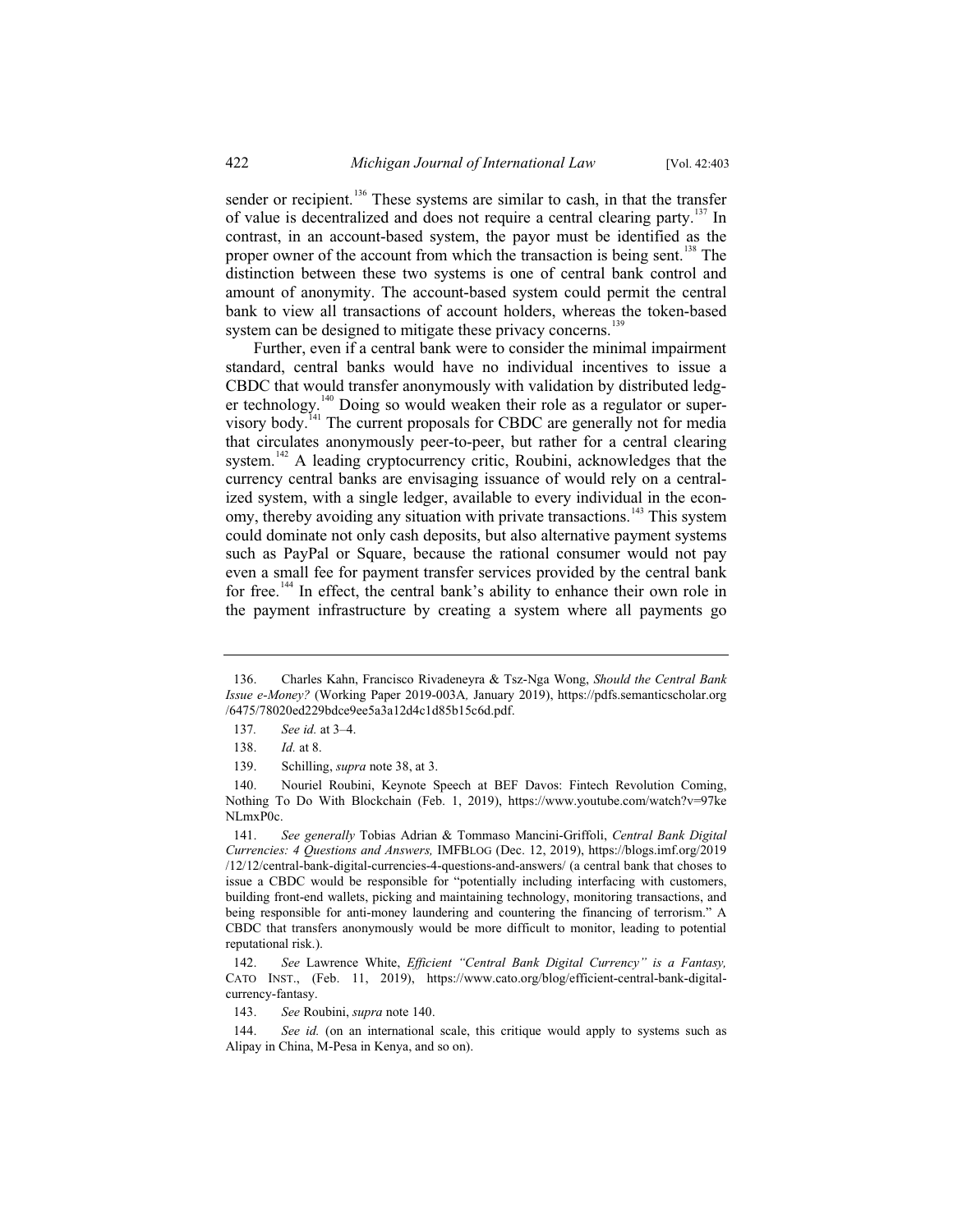(2015).

through a central bank clearinghouse could squeeze out more anonymous payment systems. The elimination of more anonymous payment systems would minimally impair the right to privacy.

Past examples of regulatory abuse showcase why an account-based CBDC in a cashless society could be disastrous for the international right to privacy. For example, in the United States, the Federal Deposit Insurance Corporation worked to decline banking services to lawfully operating businesses such as payday lenders.<sup>145</sup> In order to accomplish this goal, the government agencies had to pressure banks to cut off banking relationships with the targeted companies.<sup>146</sup> Crucially, paper notes remained an option for doing business if the legal entity was denied a bank account.<sup>147</sup> However, if this regulatory abuse reoccurred in a cashless economy, the regulators could make it impossible for legal businesses to process payments as there would be no anonymous alternative. Instead of relying on pressuring private entities, the authorities could directly monitor and shut down retail accounts,<sup>148</sup> halting any access to currency.<sup>149</sup> The least restrictive measure to protect a legitimate aim should not have the potential to stunt various industries, leading to potential collapses of entire businesses.<sup>150</sup> Account-based CBDCs un-

 <sup>145.</sup> For a deeper understanding of Operation Choke Point, *see* Nobert Michel, *Newly Unsealed Documents Show Top FDIC Officials Running Operation Choke Point, FORBES,* (Nov. 5, 2018, 6:30 PM), https://www.forbes.com/sites/norbertmichel/2018/11/05/newlyunsealed-documents-show-top-fdic-officials-running-operation-choke-point/#640a8f721191. The FDIC targeted businesses that "have been understood by industry and financial regulators as being subject to complex or varying legal and regulatory environments (such as activities that may be legal only in certain states); being prohibited for certain consumers (such as minors); being subject to varying state and federal licensing and reporting regimes; or tending to display a higher incidence of consumer complaints, returns, or chargebacks." FED. DEPOSIT INS. CORP. OFF*.* OF AUDITS & EVALUATIONS, REPORT NO. AUD 15-008 THE FDIC'S ROLE IN OPERATION CHOKE POINT AND SUPERVISORY APPROACH TO INSTITUTIONS THAT CONDUCTED BUSINESS WITH MERCHANTS ASSOCIATED WITH HIGH-RISK ACTIVITIES 2–3

 <sup>146.</sup> *See* Dennis Shaul, *There's No Downplaying the Impact of Operation Choke Point,*  AM. BANKER (Nov. 28, 2018, 10:39 AM), https://www.americanbanker.com/opinion/theresno-downplaying-the-impact-of-operation-choke-point.

 <sup>147.</sup> The availability of an anonymous source of transactions remains important for legal business on a statewide scale, such as the Marijuana Banking Sector. *See* MICHAEL S. BARR, HOWELL E. JACKSON, & MARGARET E. TAHYAR, FINANCIAL REGULATION: LAW AND POLICY 182 (2d ed., 2017).

 <sup>148.</sup> *See* CENT. BANK DIGIT. CURRENCIES WORKING GRP., KEY ASPECTS AROUND CENTRAL BANK DIGITAL CURRENCIES POLICY 19 (2019) (explaining the potential for regulatory abuse by authorities, "central banks could be called upon to provide CBDC users' data to tax and other authorities (e.g. for judicial matters)").

 <sup>149.</sup> I would like to thank Professor Lawrence H. White for his insights and guidance on this paper, specifically as it relates to Operation Choke Point.

 <sup>150.</sup> *See* Ben Emmerson, Special Rapporteur, *Promotion and Protection of Human Rights and Fundamental Freedoms While Countering Terrorism*, U.N. Doc. A/69/397, ¶ 18 (Sept. 23, 2014) (promulgating the least intrusive principle, which holds the "measure chosen be the least intrusive instrument among those which might achieve the desired result.").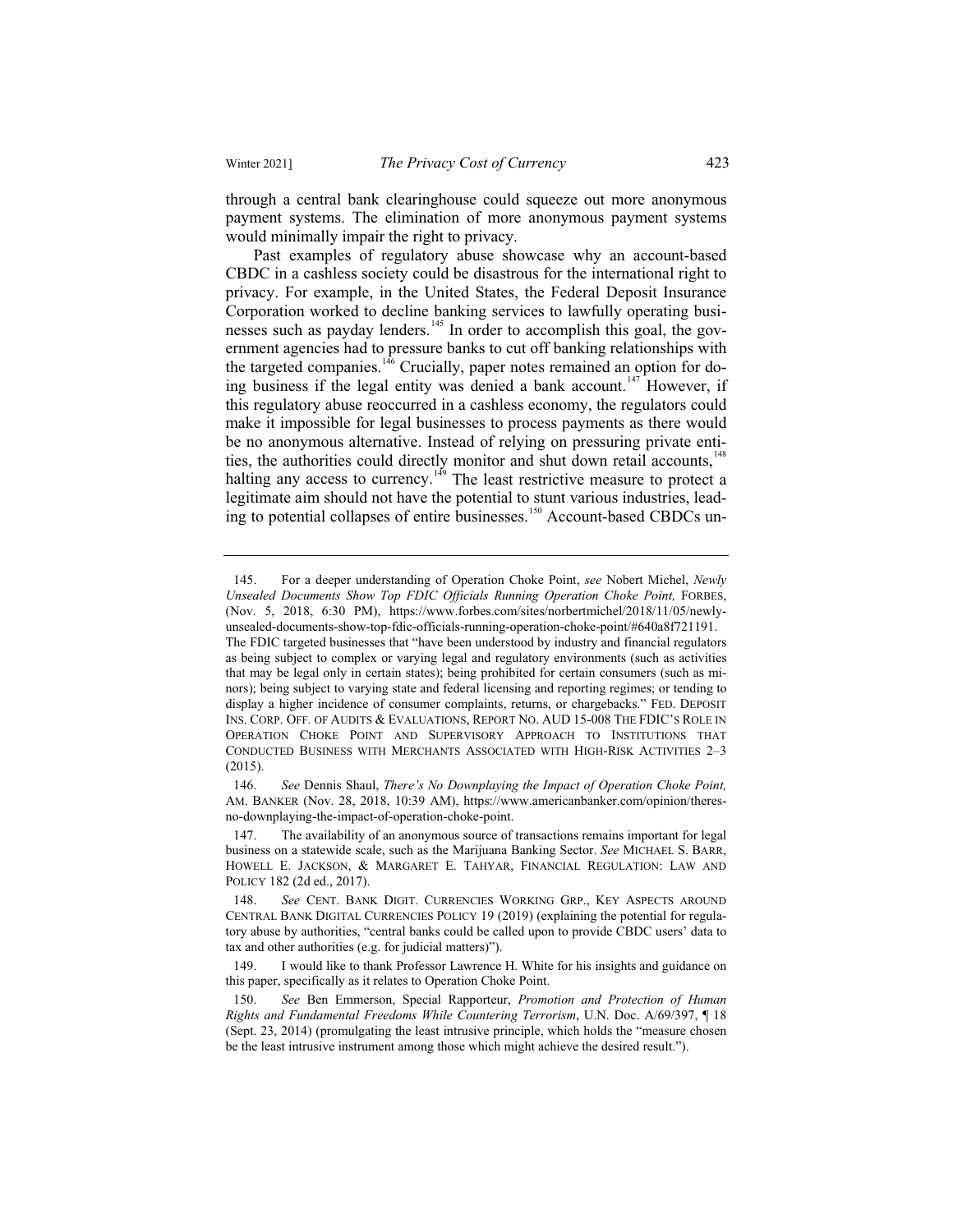dertaken in a cashless society would be privy to this type of abuse without guaranteeing adequate safeguards, and thus would impair the right to priva- $\text{CV.}^{151}$ 

## E. *Proportionality of the Pursuit of the Aim and the Limitation of the Right*

Finally, any potential infringement promulgated by the state must be analyzed under a proportionality test, comparing the balance between the pursuit of an aim and the limitation of the right. When any restriction is made that infringes on a fundamental right, states must only undertake efforts that "are proportionate to the pursuance of legitimate aims in order to ensure continuous and effective protection of Covenant rights [. . .]. In no case may the restrictions be applied or invoked in a manner that would *impair the essence* of a covenant right."<sup>152</sup> For states that pursue a CBDC as an alternative to cash as physical currency use dwindles or becomes unavailable due to exigent circumstances, the argument to proportionally limit privacy may exist, as having some form of currency is necessary for individuals to make transactions. However, states that adopt a CBDC for alternate reasons, such as preference for less cash or better compliance with countering-the-financing-of-terrorism ("CFT") regulations, are likely in violation of the proportionality standard of article 17.

Countries that face a bona fide currency access crisis may have more demanding, legitimate state aims in issuing a CBDC;<sup>153</sup> these higher stakes aims may allow slightly more limitation on the right to privacy but never a complete limitation.<sup>154</sup> For example, in states such as the Republic of Marshall Islands, where the population risks being cut off from the financial system completely due to geographic and economic constraints,<sup>155</sup> the need for some widely accessible form of currency is apparent. However, any form of currency must not only serve a permissible purpose, but also allow for the maximum amount of privacy to be maintained.<sup>156</sup> Although currency presents a special consideration of bulk collection of personal transaction data, an individual must have a method of purchasing power to be an active participant in the economy. Concerns have already been raised about the

<sup>151.</sup> *See* Weber & Saravia v. Germany, App. No. 54934/00, Decision on Admissibility, Eur. Ct. H. R., ¶ 106 (June 29, 2006).

<sup>152.</sup> Off. of the High Comm'r for Hum. Rts., General Comment No. 31, the Nature of the General Legal Obligation Imposed on State Parties to the Covenant*,* ¶ 6, U.N. Doc. 31CCPR/C/21/Rev.1/Add.13, (May 26, 2004) (emphasis added) [hereinafter General Comment 31].

<sup>153.</sup> *See* Ye & Desouza, *supra* note 36.

<sup>154.</sup> *See* Emmerson, *supra* note 150, ¶ 19.

<sup>155.</sup> IMF, *Republic of the Marshall Islands: Selected Issues*, IMF Country Rep. No. 18 /271, at 3, 10 (2018) (explaining that while some do not agree the SOV is a CBDC, it is not disputed that access to traditional banking is minimal).

<sup>156.</sup> *See* General Comment 31, *supra* note 152, ¶¶ 11–16.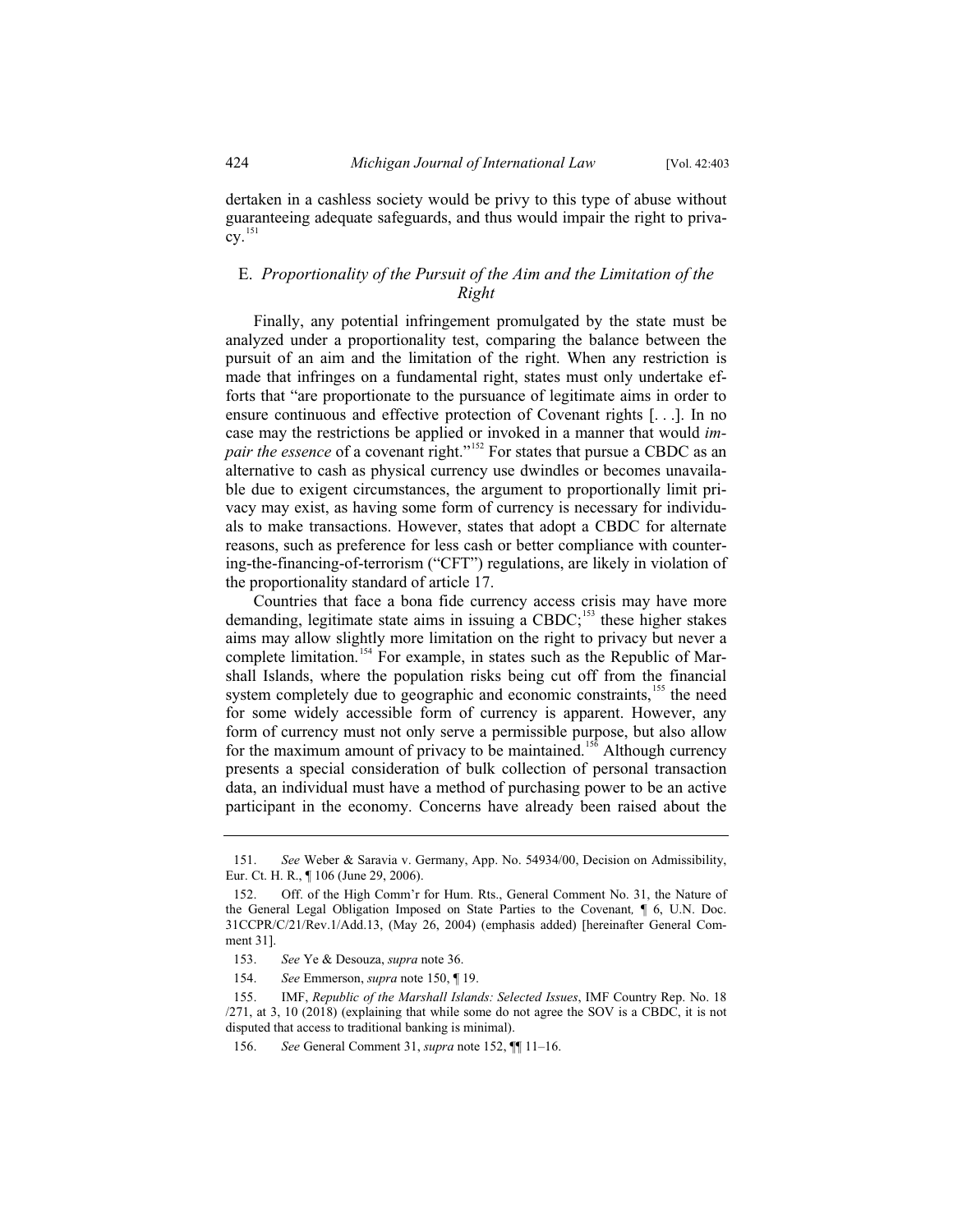in payments.

ability of the state to access data in the first place, and subsequently share it among different parts of the state.<sup>157</sup> Should states eliminate physical fiat currency and issue a CBDC, governments would have unparalleled access to financial transactions, bypassing the first concern of access to the data. Thus, the risk of violating the proportionality constraint in this instance is striking: While populations undeniably need currency for reasons such as financial inclusion, the anonymity offered by cash is vital in maintaining the least invasive solution to the right to privacy. In jurisdictions where access to cash is threatened, CBDCs may be a viable solution.<sup>158</sup> However, in order to comply with both the least intrusive instrument and proportionality standards, states must adopt CBDCs that do not completely demolish anonymity

Alternatively, other states are motivated to promulgate a CBDC due to an unwanted "high reliance on cash. . . and improving know-your-customer and countering-the-financing-of-terrorism ("KYC"/"CFT") arrangeand countering-the-financing-of-terrorism ("KYC"/"CFT") arrangements."<sup>159</sup> This motivation ultimately violates international privacy law if the CBDC does not have privacy safeguards and is issued in lieu of cash. States are permitted to infringe on the article 17 right to privacy for certain legitimate aims. However, the former special rapporteur explicitly affirmed that "countering terrorism is not a trump card which automatically legitimates interferences with the right to privacy."<sup>160</sup> The policy goals of enhancing KYC and CFT are a microcosm of the classical tradeoffs in recordkeeping systems between access, privacy, and security.<sup>161</sup> Issuing a CBDC represents an attempt at achieving perfect security, inevitably sacrificing consumer privacy. The tradeoff between access and privacy is analogizable to the type of system being utilized.<sup>162</sup> Proponents of issuing a CBDC for KYC or CFT purposes tend to rely on the model of an account-based currency.<sup>163</sup> However, the account-based system requires the central clearing party to verify each transaction,<sup>164</sup> leading to mass surveillance of every transfer. In a system without an option for receiver verification (i.e., without token-based digital currencies), utilizing a CBDC to increase KYC or CFT policy goals represents a disproportionate infringement of privacy.

<sup>157.</sup> Fred H. Cate, James X. Dempsey & Ira S. Rubenstein*, Systemic Government Access to Private-Sector Data*,2INT'L DATA PRIVACY L. 198 (2012).

<sup>158.</sup> *See generally* IMF, *supra* note 155 (discussing the issue of access to cash).

<sup>159.</sup> *See* BOAR ET AL., *supra* note 124, at 4.

<sup>160.</sup> Martin Scheinin, Special Rapporteur, *The Promotion and Protection of Human Rights and Fundamental Freedoms with Countering Terrorism,* ¶ 13 U.N. Doc A/HRC/13/37 (2009).

<sup>161.</sup> *See generally* Kahn et al., *supra* note 136, at 9.

<sup>162.</sup> *See generally id.*

<sup>163.</sup> *See generally* SRIRAM DARBHA & RAKESH ARORA, BANK OF CANADA, PRIVACY IN CBDC TECHNOLOGY*,* STAFF ANALYTICAL NOTE 2020-09 (June 2020).

<sup>164.</sup> *See* Kahn et al., *supra* note 136, at 9.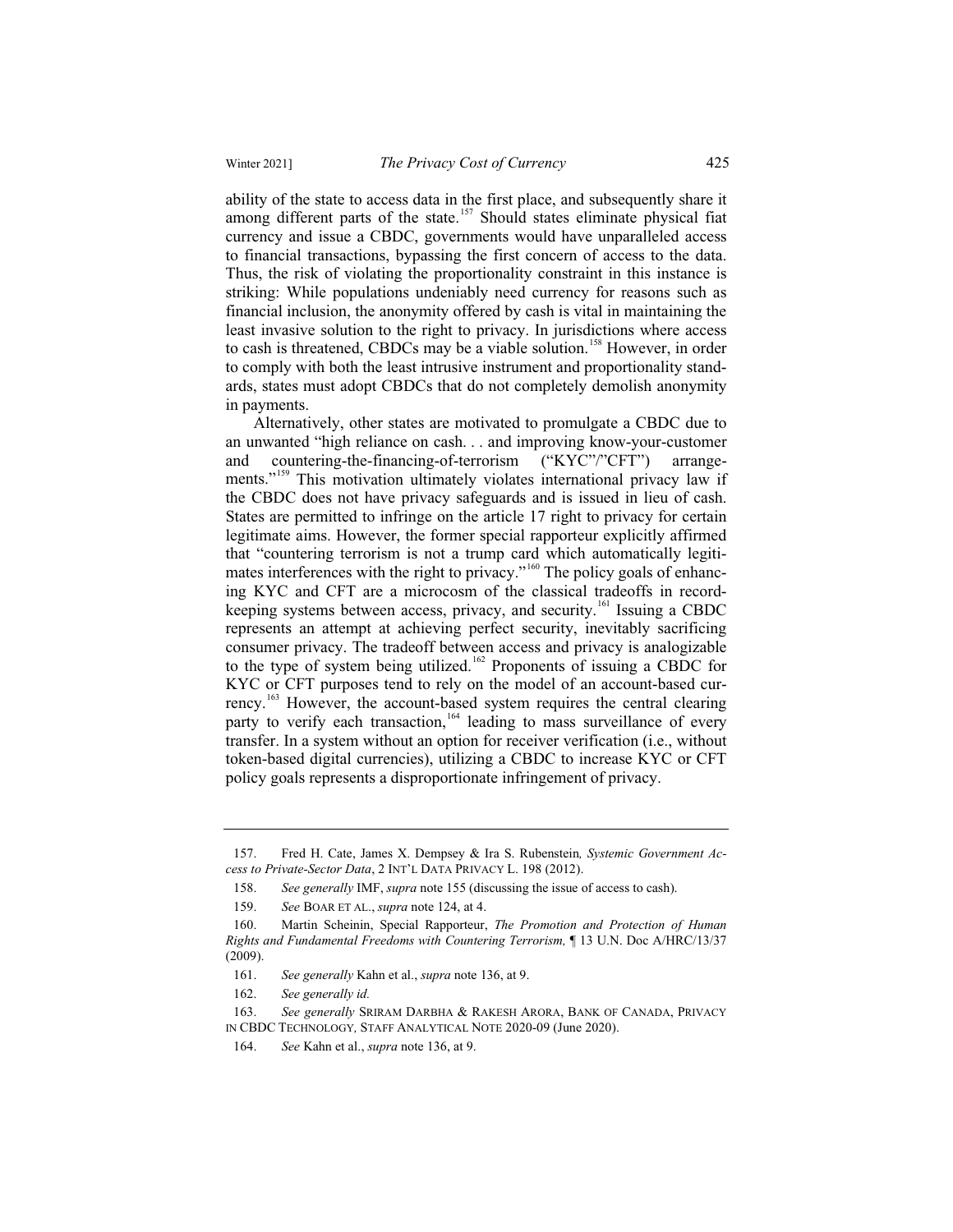Ultimately, due to the least restrictive infringement principle and the requirement that any infringement be proportionate, the use of an accountbased CBDC in a cashless society is in violation of international privacy law. While infringing on privacy through the promulgation of CBDCs cannot be summarily condemned,<sup>165</sup> the existence of anonymous means of payment provides a critical channel for individuals to choose to protect their digital life from mass data collection. Additionally, the existence of a tokenbased CBDC, where tokens can be verified by the recipient rather than a central clearing house, suggests that account-based CBDCs are not the least restrictive infringement on privacy in many, if not all, cases. Finally, while certain policy aims may be regarded as lawful and legitimate, the complete mass interference with privacy in payments strongly suggests a disproportionate outcome.

#### PART V: POLICY IMPLICATIONS

The token-based model, discussed throughout the paper, can prevail on privacy concerns when designed to maintain anonymity in payments.<sup>166</sup> Unfortunately for the implementation of CBDC technology, decentralized tokens will cost a magnitude more than alternate models.<sup>167</sup> Many central banks are in the investigative stage and do not plan to immediately issue a CBDC;<sup>168</sup> this delayed timeline suggests that a potential solution to avoid violating international privacy laws is to wait until the decentralized token technology is widespread and developed enough to offset the greater cost of verification. By delaying the introduction of a CBDC model, states may be able to avoid having to make the choice between privacy, security, and access.

Further, if states choose to pursue a CBDC, central banks should recognize the fundamental tension between international privacy laws and central bank incentives. Central banks may lack incentive, besides compliance with international privacy laws, to issue a digital currency that would be validated by a distributed ledger system and circulate anonymously.<sup>169</sup> Due to this lack of incentive, central banks should take specific note of the balance of the pursuit of the aim and the limitation on the right to privacy and cautiously approach CBDCs with the goal of preserving access to anonymous payment methods. Importantly, individual consumers value anonymity in cur-

<sup>165.</sup> *See* Emmerson, *supra* note 150, ¶ 7 (reasoning that an assessment of the legality and proportionality of surveillance measures must be undertaken using a case by case basis).

<sup>166.</sup> *See* MANCINI-GRIFFOLI ET AL., *supra* note 6, at 11.

<sup>167.</sup> *See* Sarah Allen, James Grimmelmann, Ari Juels, & Eswar Prasad, *Design Choices for Central Bank Digital Currency*, BROOKINGS (July 23, 2020), https://www.brookings.edu /blog/up-front/2020/07/23/design-choices-for-central-bank-digital-currency/ (explaining that while there are cryptographic systems to maintain privacy, they are complex and costly).

<sup>168.</sup> *See generally* Barontini & Holden, *supra* note 23, at 7–8.

<sup>169.</sup> *See* White, *supra* note 142.